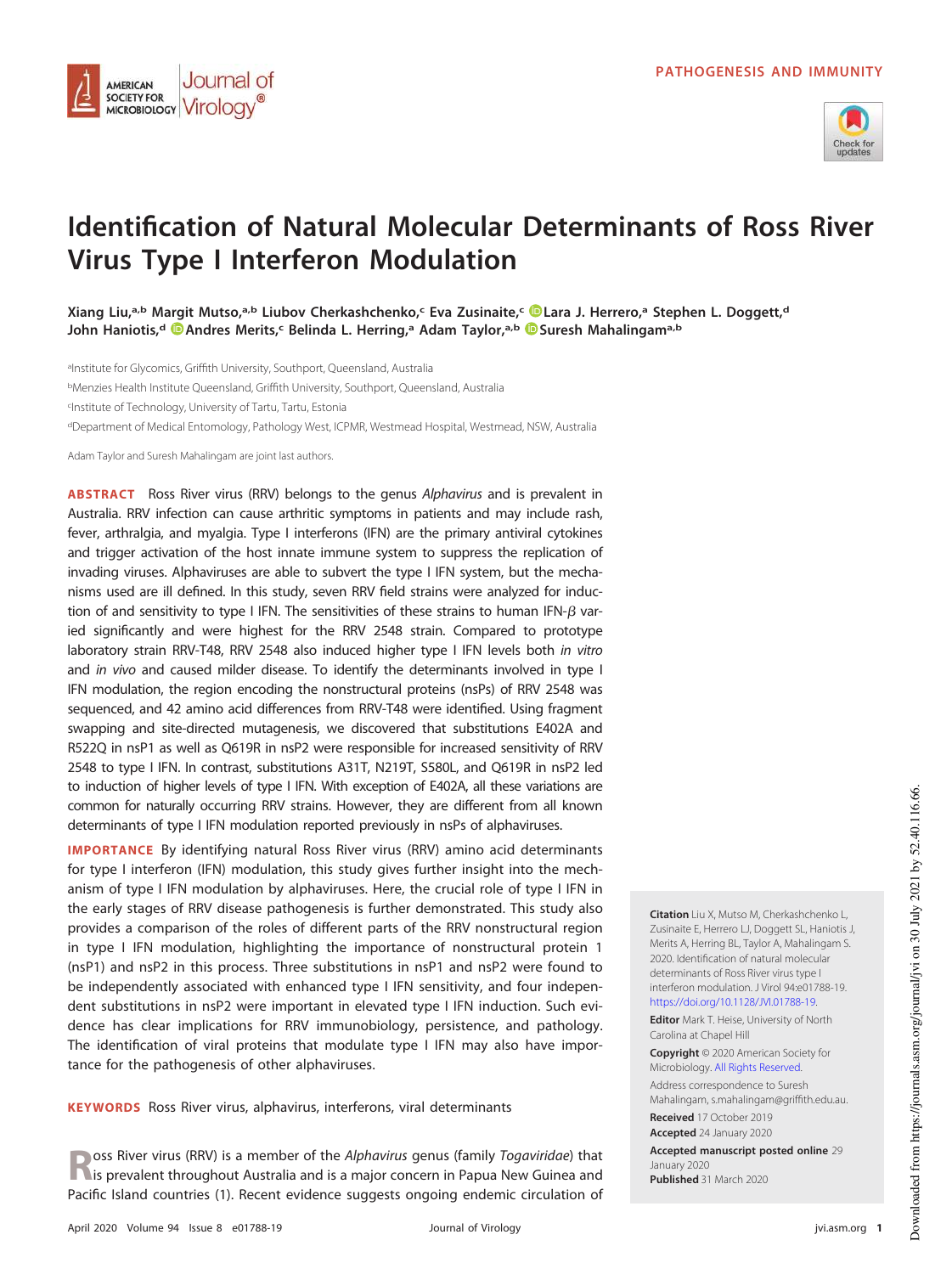RRV in Fiji [\(2\)](#page-18-1). RRV is transmitted by mosquitoes. On average, approximately 5,000 clinical cases of RRV disease are reported annually in Australia [\(3,](#page-18-2) [4\)](#page-18-3). According to Australia's National Notifiable Diseases Surveillance System (NNDSS), 9,542 RRV infection cases were reported in 2015, representing a 23-year high [\(5\)](#page-18-4). The most common clinical manifestations of RRV disease include polyarthritis and myalgia, which can last up to 6 months. Some patients may also develop fever and rash [\(6\)](#page-18-5). It is estimated that the annual cost of RRV disease, including testing, treatment, and lost earnings, is approximately AU\$20 million [\(4\)](#page-18-3). Common, and often ineffective, treatments for patients with RRV disease include analgesics and nonsteroidal anti-inflammatory drugs, as there are currently no commercially available treatments or vaccines [\(6\)](#page-18-5).

The type I interferon (IFN) system is the first line of defense against invading viral pathogens. The system is triggered upon virus infection, leading to the activation of interferon-stimulated genes (ISGs) [\(7](#page-18-6)[–](#page-18-7)[10\)](#page-18-8). Many viruses, including alphaviruses, have evolved to counteract the type I IFN system [\(11](#page-18-9)[–](#page-18-10)[13\)](#page-19-0). Alphavirus infection generally results in rapid shutdown of host cell transcription and protein synthesis in favor of viral protein synthesis [\(14\)](#page-19-1). This was also thought to be the main mechanism of alphavirus type I IFN suppression. However, alphaviruses also exert more specific effects on the type I IFN system. Recent work with Sindbis virus (SINV), Venezuelan equine encephalitis virus (VEEV), and chikungunya virus (CHIKV) demonstrated that inhibition of STAT1 phosphorylation and nuclear export of STAT1 by these viruses, independent of host protein shutoff, limited type I IFN signaling [\(15](#page-19-2)[–](#page-19-3)[18\)](#page-19-4). For CHIKV, SINV, and Semliki Forest virus (SFV), which together with RRV belong to the Old World alphaviruses, IFN modulation is mediated by the viral nonstructural (replicase) proteins (nsPs) [\(12](#page-18-10)[–](#page-19-1)[15,](#page-19-2) [19,](#page-19-5) [20\)](#page-19-6). Despite this, our knowledge of how alphaviruses suppress IFN independent of host shutoff is limited and often contradictory [\(12,](#page-18-10) [20,](#page-19-6) [21\)](#page-19-7). In addition, the precise molecular determinants of type I IFN modulation/antagonism are still not clear.

The field strains of RRV used in this study have been isolated from different species of Australian mosquitoes found in different states of Australia [\(Fig. 1\)](#page-2-0). These field strains provide us with a valuable natural pool of RRV with variation in biological activity and, correspondingly, viral gene sequences. We hypothesize that gene variations naturally occurring in these RRV field isolates modulate the type I IFN response to infection. Several studies have investigated the response to type I IFN induction during alphavirus infection [\(14,](#page-19-1) [22,](#page-19-8) [23\)](#page-19-9). In contrast, type I IFN sensitivity is one of the least understood aspects of alphavirus infection. In this study, the RRV field strains were found to exhibit differences in type I IFN sensitivity, providing an opportunity to identify naturally occurring determinants of this phenotype. RRV field strain RRV 2548, which was isolated in 1989 in New South Wales [\(24,](#page-19-10) [25\)](#page-19-11), exhibits greater ability to induce type I IFN both in vitro and in vivo than the prototype RRV-T48 strain. We examined the pathogenesis of RRV 2548 in vivo and assessed how different pathogenic phenotypes related to differences in virus genotype and IFN induction/sensitivity. Our data indicate that nsP1 A402 and Q522 as well as nsP2 R619 residues are associated with RRV type I IFN sensitivity, while nsP2 residues T31, T219, L580, and R619 are required for enhanced type I IFN induction.

## **RESULTS**

**RRV field strains differ in sensitivity to human IFN-β. To screen the type I IFN** sensitivity of RRV field strains, Vero cells which are unable to produce type I IFN but can react to exogenous IFN were mock treated with phosphate-buffered saline (PBS) or treated with 0.05 ng/ml human IFN- $\beta$  and infected at a multiplicity of infection (MOI) of 0.1 with different RRV strains. Cell culture media were collected for plaque assay 24 h postinfection (p.i.). The replication of all RRV field strains was inhibited by IFN- $\beta$ treatment. For the strains RRV 4767, RRV 28937, and RRV 36750 as well as for laboratory stain RRV-T48, inhibition was modest, approximately 8.5-, 22.5-, 9-, and 5.2-fold, respectively. In contrast, for RRV 2548, RRV 53302, RRV 145290, and RRV 14291, more prominent >100-fold inhibition of replication was observed [\(Fig. 2\)](#page-3-0). Among all RRV field strains, RRV 2548 showed the greatest sensitivity to human IFN- $\beta$ , with approximately

**2**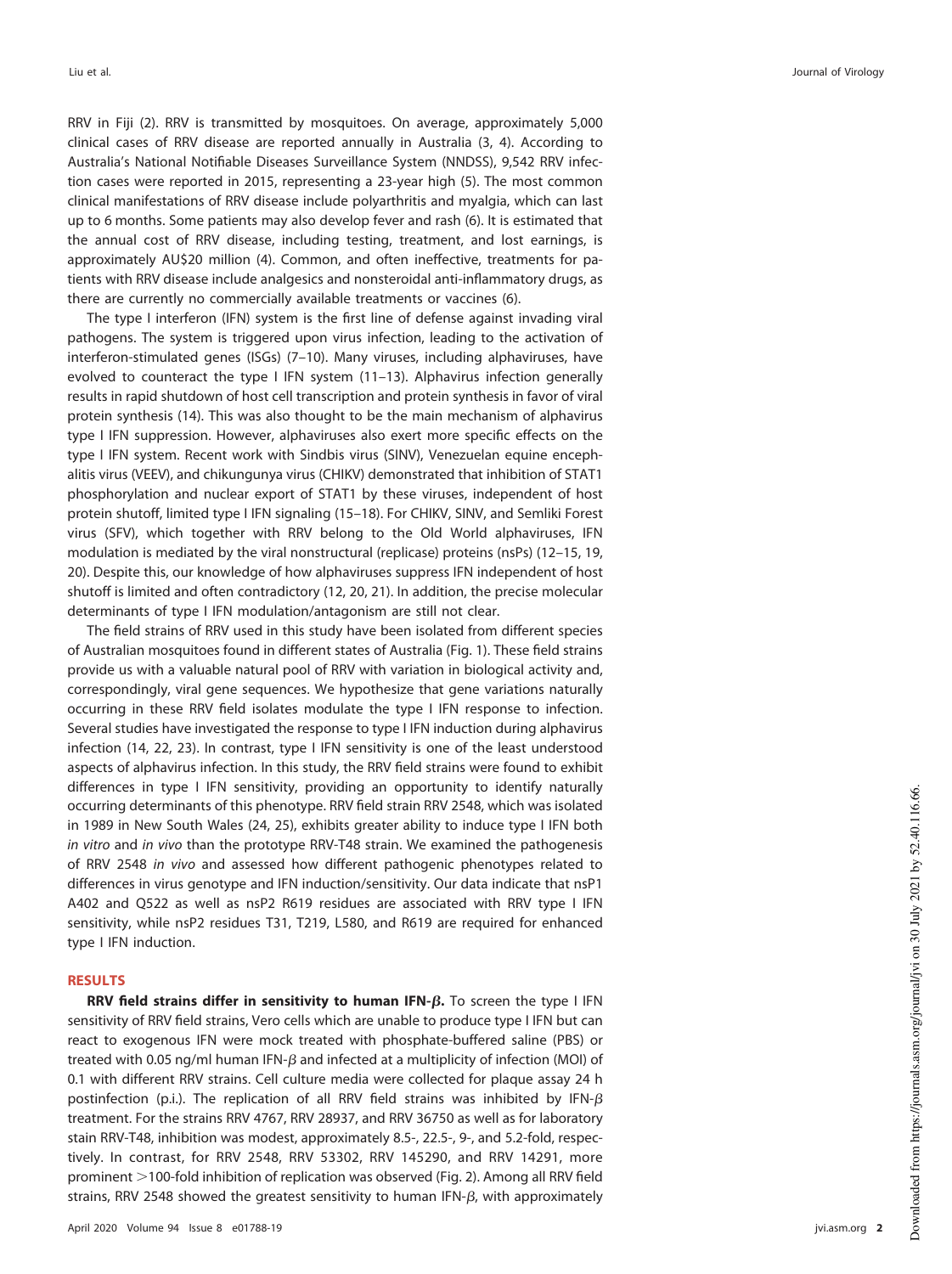| Isolate<br>Number | Year<br>isolated      | <b>Mosquito</b><br><b>Species</b> | <b>Trap Location</b>        | <b>Passage History</b>                |
|-------------------|-----------------------|-----------------------------------|-----------------------------|---------------------------------------|
| 2548              | 1989                  | Cx annul                          | Griffith: Inland area       | Verox1                                |
| 4767              | 1990                  | Cx annul                          | Wentworth: Inland area      | Not recorded                          |
| 14291             | 1992                  | Cx annul                          | Griffith: Inland area       | BHK21×1-BHK21×1-C6/36×1               |
| 28937             | 1994                  | Cx annul                          | Boggabilla: Inland area     | C6/36×1 - C6/36×1 - BHK21×1 - BHK21×1 |
| 36750             | 1996                  | Ae vigilax                        | Port Stephens; Coastal area | PESK*×1-PESK×1-PESK×1-C6/36×1         |
| 53302             | 1999                  | Ae vigilax                        | Port Stephens: Coastal area | BHK21×1-BHK21×1->C6/36×1              |
| 145290            | 2008                  | Cx annul                          | Griffith: Inland area       | Not recorded                          |
| <b>T48</b>        | Laboratory<br>ndnutnd |                                   |                             |                                       |

\*, PESK, Porcine Embryonic Swine Kidney cells



<span id="page-2-0"></span>**FIG 1** RRV field strains tested in the study. The RRV field strain, year it was isolated from the mosquito species, and trap location in Australia were recorded along with passage histories.

330-fold growth inhibition compared to that of mock-treated controls. RRV 2548 IFN- $\beta$ sensitivity was significantly higher than that of any other field strain. For this reason, RRV 2548 was selected for further comparison with the prototype strain RRV-T48.

**RRV 2548 has a reduced rate of replication compared to that of RRV-T48 in vitro.** To determine the replication kinetics of RRV 2548 in vitro, multistep growth curves were produced in Vero, HeLa, and L929 cells. Cells were infected with either RRV-T48 or RRV 2548 at an MOI of 0.1. Cell culture media were collected at 12, 24, 36, and 48 h p.i. and analyzed using a plaque assay. In Vero cells [\(Fig. 3A\)](#page-4-0), RRV 2548 grew to significantly lower titers,  $\sim$  17-fold and  $\sim$  5-fold lower, than RRV-T48 at 24 and 36 h p.i., respectively. Although titers converged with no difference at 48 h p.i. In HeLa [\(Fig.](#page-4-0) [3B\)](#page-4-0) and L929 [\(Fig. 3C\)](#page-4-0) cells, the rate of infectious RRV 2548 production was consistently lower than RRV-T48, with significantly reduced titers at 36 h p.i. ( $\sim$ 9-fold and  $\sim$ 38-fold lower, respectively). Thus, compared to RRV-T48, RRV 2548 displayed reduced growth in all three mammalian cell lines.

**RRV 2548 infection induces high levels of type I IFN in L929 cells and exhibits enhanced sensitivity to human IFN-β.** To compare type I IFN induction following infection, L929 cells were infected with RRV-T48 and RRV 2548 at an MOI of 0.1. In parallel, as a positive control for IFN induction, cells were transfected with 10  $\mu$ g poly(I·C). Cell culture media were collected and UV inactivated 12 h and 24 h later, and type I IFN production was determined by performing a cytopathic effect (CPE) inhibition bioassay using SFV infection of L929 cells. Transfection of poly(I·C) and infections with RRV-T48 and RRV 2548 all triggered type I IFN production to various degrees [\(Fig.](#page-5-0) [4A\)](#page-5-0). RRV 2548 induced significantly higher levels of type I IFN than RRV-T48. On average, RRV 2548 induced approximately 830 IU/ml and 925 IU/ml of type I IFN at 12 h and 24 h p.i., respectively, compared to approximately 180 IU/ml and 585 IU/ml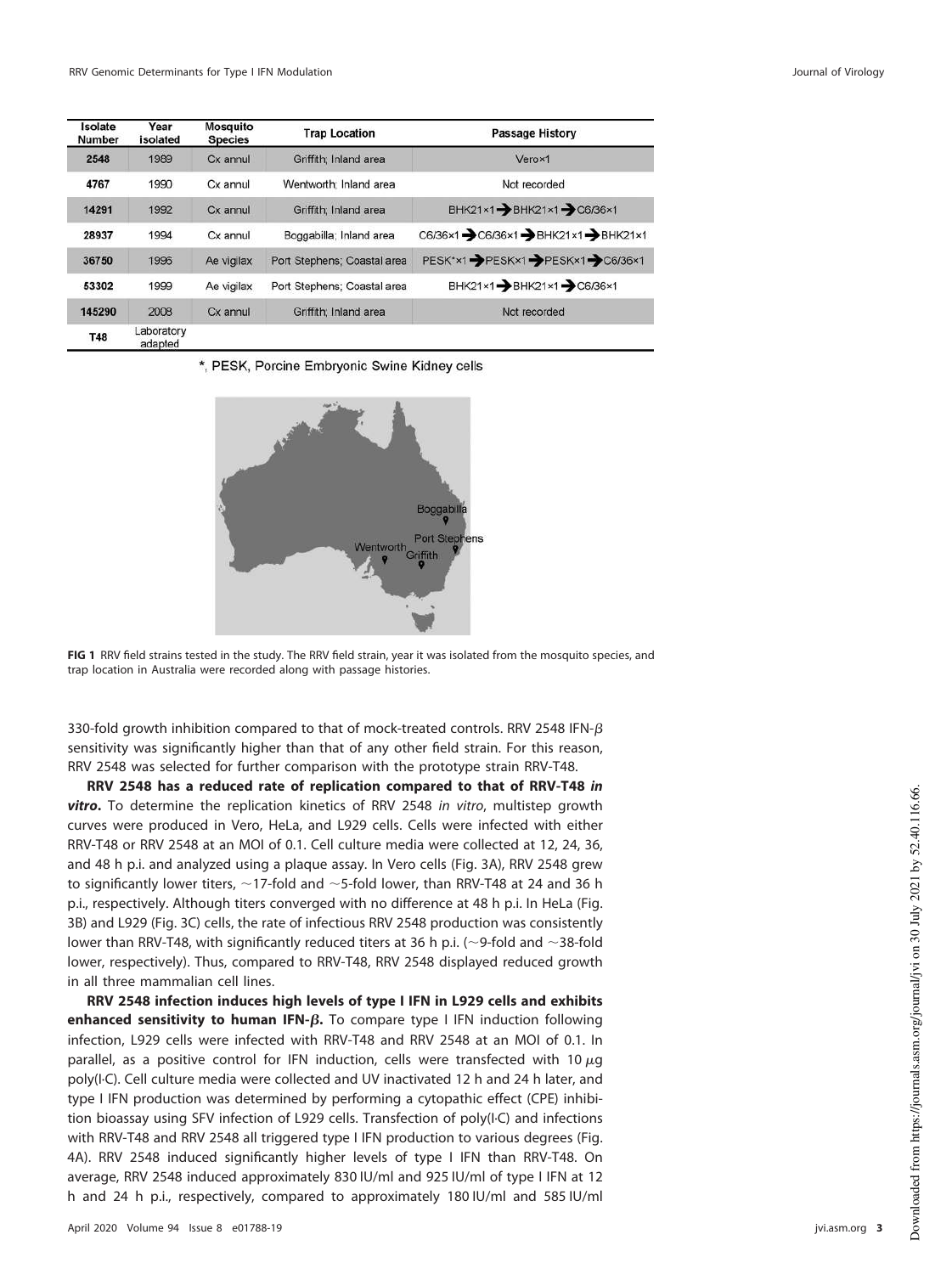

<span id="page-3-0"></span>FIG 2 Type I IFN sensitivities of RRV-T48 and RRV field strains. Vero cells were treated with human IFN- $\beta$  at 0.05 ng/ml; control cells were left untreated. The cells were then infected with RRV field strains and RRV-T48 at an MOI of 0.1. The cell culture media were collected at 24 h p.i. and analyzed by plaque assay. The numbers above each column represent the viral titer without/with IFN- $\beta$  treatment (average from three independent experiments). The sensitivity to type I IFN is represented by a decrease in viral titer by IFN- $\beta$  treatment. Error bars represent  $\pm$  standard errors of the means (SEMs) from three independent experiments. \*,  $P < 0.05$ ; \*\*\*,  $P < 0.001$ ; \*\*\*\*,  $P < 0.0001$  using one-way ANOVA with Bonferroni's post hoc test.

induced by RRV-T48 at the respective times. Thus, RRV 2548 also induced high levels of type I IFN earlier than RRV-T48.

To characterize and compare the type I IFN sensitivity of RRV 2548 and RRV-T48, Vero cells were treated with increasing amounts of human IFN- $\beta$  ranging from 0.05 ng/ml to 0.25 ng/ml and then infected with RRV-T48 or RRV 2548; control cells were mock treated. The supernatants were collected for plaque assay at 24 h p.i. The replication of both RRV-T48 and RRV 2548 was reduced with increasing concentrations of IFN- $\beta$  [\(Fig. 4B\)](#page-5-0). However, growth inhibition of RRV 2548 was significantly greater than that of RRV-T48 at all concentrations of IFN- $\beta$  [\(Fig. 4B\)](#page-5-0), reaching  $\sim$ 390-fold already at 0.05 ng/ml IFN- $\beta$ . At 0.25 ng/ml IFN- $\beta$ , RRV 2548 completely failed to replicate, as observed titer  $\sim$  10<sup>2</sup> PFU/ml most likely originated from the remaining virus used in the inoculum. Together, the results suggest RRV 2548 is not only a stronger and earlier inducer of type I IFN but also has increased sensitivity to IFN- $\beta$  compared to that of RRV-T48.

**RRV 2548 induces high levels of type I IFN in C57BL/6 mice.** To assess the replication efficiency of RRV 2548 in vivo, twenty-day-old C57BL/6 wild-type (WT) mice were infected subcutaneously with 10<sup>4</sup> PFU of RRV-T48 or RRV 2548. Mice were culled at 12, 24, 48, and 72 h p.i., and serum, quadriceps, and spleens were collected for plaque assay analysis. At 24 and 48 h p.i., mice infected with RRV 2548 showed significantly reduced viremia compared to RRV-T48-infected mice [\(Fig. 5A\)](#page-6-0). In the spleen, RRV-T48 titers peaked at 24 h p.i., while RRV 2548 titers peaked at 48 h p.i. [\(Fig.](#page-6-0) [5B\)](#page-6-0). The profile of infectious virus recovered from quadriceps showed significantly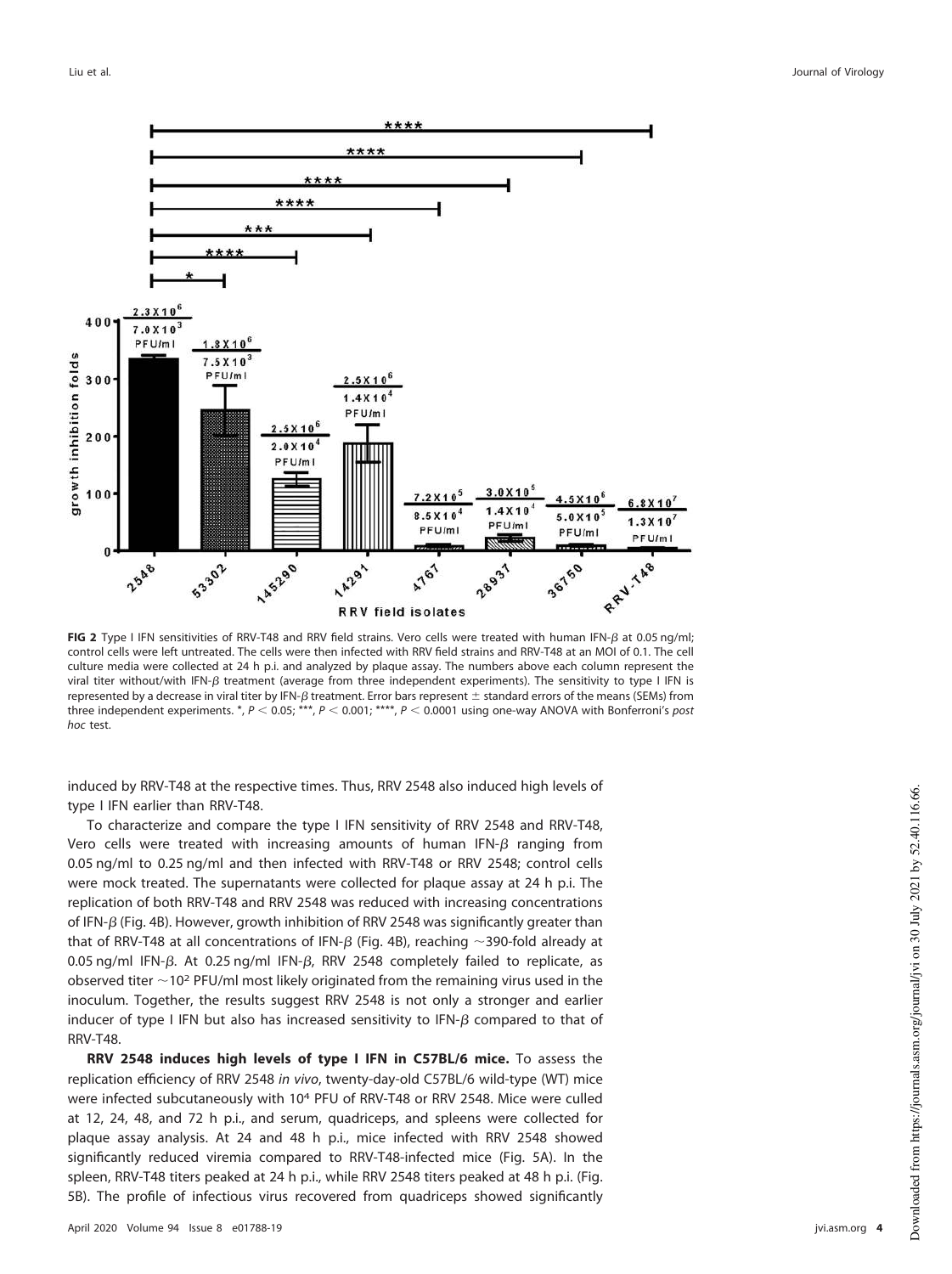

<span id="page-4-0"></span>**FIG 3** Multistep growth curves of RRV-T48 and RRV 2548. The growth kinetics of RRV-T48 or RRV 2548 were analyzed in Vero (A), HeLa (B), and L929 cells (C). Cells were infected with either RRV-T48 or RRV 2548 at an MOI of 0.1. All the cell culture media were collected at 12 h, 24 h, 36 h, and 48 h p.i. and analyzed by plaque assay. The limit of detection was 30 PFU/ml. Values are expressed as the mean titers  $\pm$  SEMs from three independent experiments. \*,  $P < 0.05$ ; \*\*,  $P < 0.01$  using two-way ANOVA with Bonferroni's post hoc test.

reduced titers of RRV 2548 at 24 h p.i. compared to those in RRV-T48-infected mice [\(Fig.](#page-6-0) [5C\)](#page-6-0). Thus, the replication profile of the two RRV strains differed in vivo, with RRV-T48 generally exhibiting more efficient replication.

To determine the level of type I IFN induced by RRV-T48 and RRV 2548 infection, IFN bioassays were performed using serum, spleens, and quadriceps of infected mice. Compared to RRV-T48, RRV 2548 induced  $\sim$  1.9-fold higher levels of type I IFN in serum at 12 h p.i. and  $\sim$ 2.1-fold higher levels of type I IFN in the spleen at 24 h p.i. [\(Fig. 5D](#page-6-0) and [E\)](#page-6-0). In quadriceps, the levels of type I IFN induced by RRV 2548 and RRV-T48 infection peaked at 24 h p.i. [\(Fig. 5F\)](#page-6-0). Although RRV 2548 induced larger amounts of type I IFN than RRV-T48 in quadriceps, the difference between the two strains was not statistically significant.

**RRV 2548 induces milder disease than RRV-T48 in C57BL/6 mice.** To investigate the inflammatory disease manifestations caused by infection with RRV 2548, C57BL/6 mice were subcutaneously infected with 10<sup>4</sup> PFU of RRV-T48 or RRV 2548. Mockinfected control mice received PBS alone. Weights and disease signs were recorded daily. Compared to RRV 2548-infected mice, mice infected with RRV-T48 showed significantly reduced weight gain from day 7 p.i. [\(Fig. 6A\)](#page-7-0). RRV-T48-infected mice developed severe hind limb weakness and loss of gripping ability. In contrast, mice infected with RRV 2548 developed milder hind limb weakness, which contributed to significantly lower disease scores than in RRV-T48-infected mice from day 7 to day 10 p.i. [\(Fig. 6B\)](#page-7-0). At day 10 p.i., mice were culled, and quadriceps collected for histological analysis by hematoxylin and eosin (H&E) staining. Histological analysis revealed that the quadriceps of RRV-T48-infected mice had greater signs of inflammation and muscle tissue damage than those of RRV 2548-infected mice [\(Fig. 6C\)](#page-7-0). Furthermore, semiquantitative analysis of quadriceps immune cell infiltration showed that the number of cells in the muscle of RRV-T48-infected mice was  $\sim$  1.5-fold higher than that measured in the quadriceps of mice infected with RRV 2548 [\(Fig. 6D\)](#page-7-0). Taken together, these results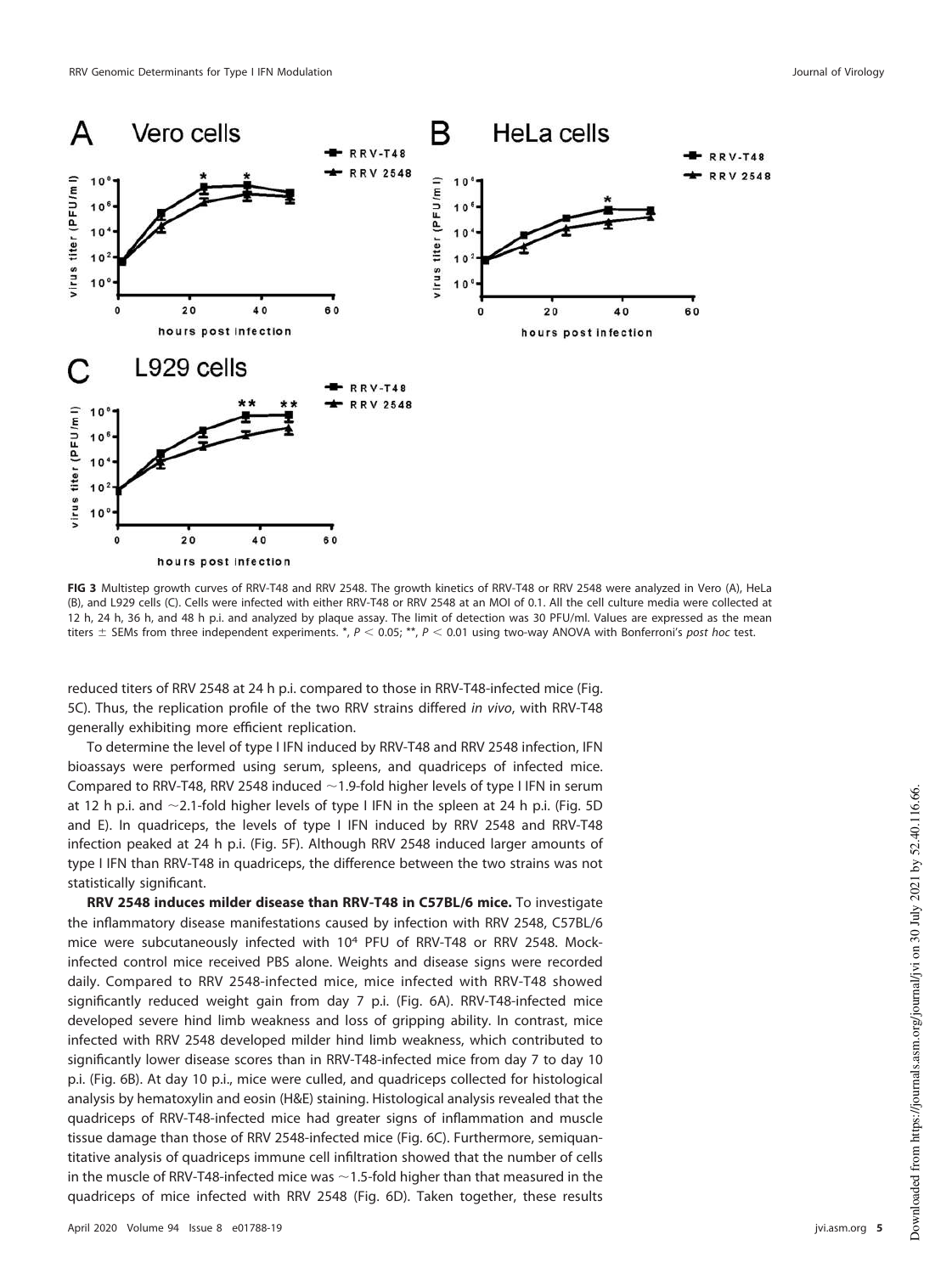

<span id="page-5-0"></span>**FIG 4** RRV 2548 type I IFN induction and sensitivity in vitro. L929 cells infected with either RRV-T48 or RRV 2548 at an MOI of 0.1 or transfected with poly(I·C) were sampled at 12 h and 24 h p.i. (A) Type I IFN levels in cell culture medium were determined by IFN bioassay. (B) Type I IFN sensitivities of RRV-T48 and 2548 were assessed by growth inhibition and are presented as described for [Fig. 2](#page-3-0) except that human IFN- $\beta$  was used at 0.05, 0.1, or 0.25 ng/ml. Error bars represent  $\pm$  SEMs from three independent experiments. \*,  $P$  < 0.05; \*\*\*,  $P$  < 0.001 using two-way ANOVA with Bonferroni's post hoc test (A); \*\*,  $P < 0.01$ ; \*\*,  $P < 0.001$  using Student's unpaired t test (B).

demonstrate that RRV 2548-infected mice developed less severe disease and displayed reduced inflammation in the quadriceps muscle than RRV-T48-infected mice.

**RRV nsP1 and nsP2 play a major role in type I IFN modulation.** The nsPs of RRV, CHIKV, SINV, and SFV were previously shown to play essential roles in type I IFN modulation [\(12,](#page-18-10) [13,](#page-19-0) [23,](#page-19-9) [26,](#page-19-12) [27\)](#page-19-13). Therefore, the sequence of the RRV 2548 nonstructural region was determined and compared to that of RRV-T48. In total, 221 nucleotide differences were revealed [\(Table 1\)](#page-7-1). Most of these differences represented synonymous changes; however, there were 4 nonsynonymous substitutions in nsP1, 8 in nsP2, and 6 in nsP4. nsP3 of RRV 2548 contained, in addition to 12 nonsynonymous substitutions, a 12-amino-acid insertion [\(Table 2\)](#page-8-0). To determine whether these mutations were responsible for the different type I IFN responses of RRV-T48 and RRV 2548, we designed and constructed two chimeric viruses, RRV M12 that contained the nsP1-nsP2 region from RRV 2548 and RRV M34 that had the nsP3-nsP4 region from RRV 2548 in the RRV-T48 backbone [\(Fig. 7A\)](#page-9-0). Both chimeras were viable and replicated in L929 and Vero cells to similar levels. It was noticed, however, that the yields of the chimeric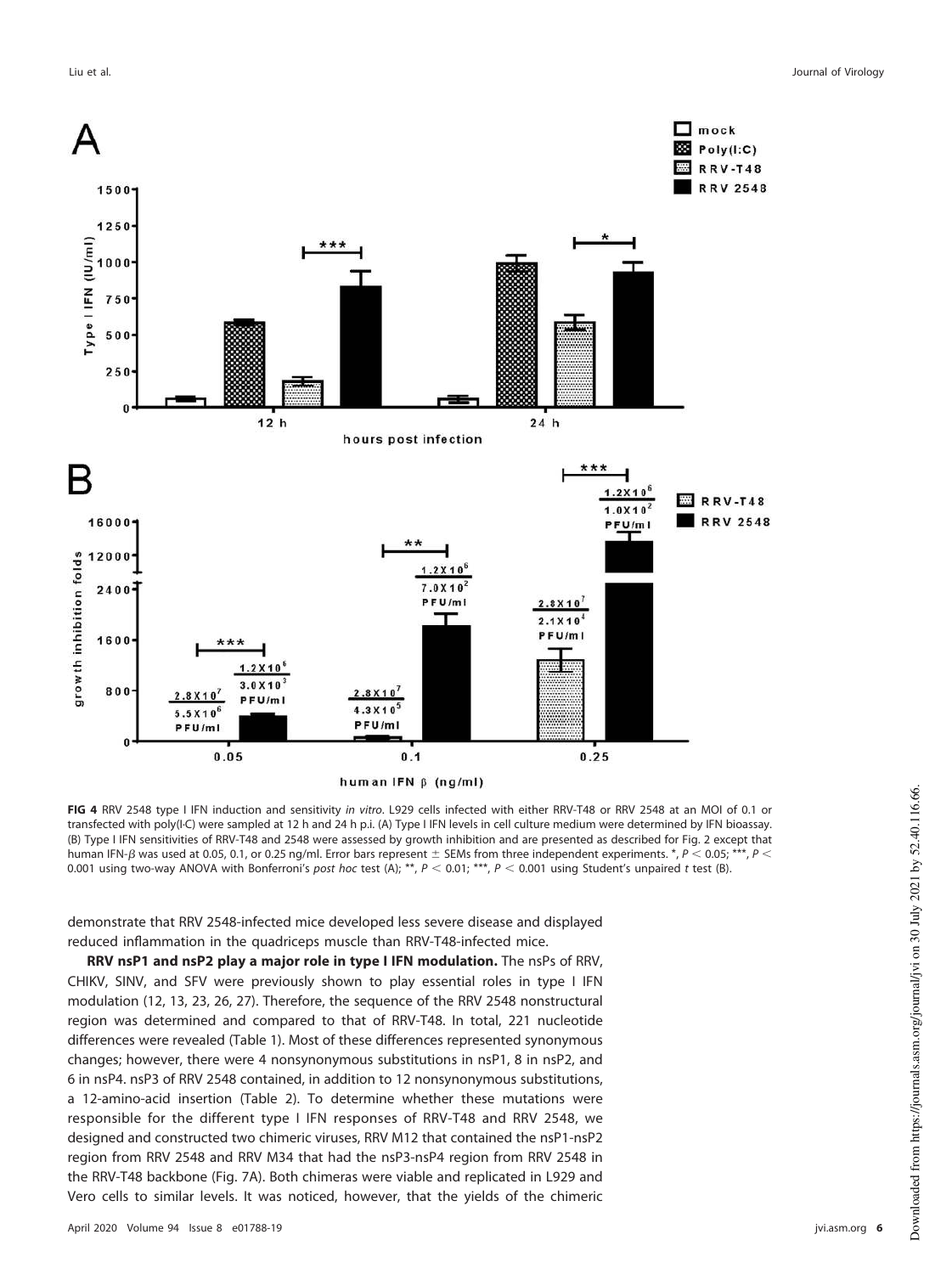

<span id="page-6-0"></span>**FIG 5** RRV 2548 replication and type I IFN induction in vivo. Twenty-day-old C57BL/6 WT mice (5 mice per group) were injected subcutaneously with 10<sup>4</sup> PFU of RRV-T48 or RRV 2548. Animals were euthanized, and serum, spleens, and quadriceps were collected at 12 h, 24 h, 48 h, and 72 h p.i. Viral titers were determined by plaque assay for serum (A), spleen (B), and quadriceps (C), and type I IFN levels were measured by SFV bioassay for serum (D), spleen (E), and quadriceps (F). Values are shown as the means  $\pm$  SEMs from duplicate experiments. \*,  $P < 0.01$ ; \*\*,  $P < 0.01$ ; \*\*\*,  $P < 0.001$ ; \*\*\*,  $P < 0.0001$  using two-way ANOVA with Bonferroni's post hoc test.

viruses were significantly different. RRV M34 replicated to high titers that were comparable to those of RRV-T48. In contrast, RRV M12 replicated to lower titers similar to those of RRV 2548 in L929 but had higher titers than RRV 2458 in Vero cells [\(Fig. 7B\)](#page-9-0). Next, the type I IFN induction abilities of RRV M12 and RRV M34 were investigated. Both chimeric viruses induced higher levels of type I IFN in L929 cells than RRV-T48. Furthermore, RRV M12 induced significantly higher levels of type I IFN than RRV M34 or even RRV 2548 both at 12 and 24 h p.i. [\(Fig. 7C\)](#page-9-0). A similar tendency was revealed for type I IFN sensitivity. Again, IFN- $\beta$  inhibited replication of both chimeric viruses to a larger extent than it inhibited replication of RRV-T48. Inhibition of RRV M12 replication was significantly more prominent than that of RRV M34 and, similarly to RRV 2548, RRV M12 most likely completely failed to replicate at 0.25 ng/ml IFN- $\beta$  [\(Fig. 7D\)](#page-9-0). Therefore, it was concluded that the type I IFN modulation determinants of RRV 2548 were mostly associated with nsP1 and/or nsP2. The type I IFN modulation determinants of RRV 2548 associated with nsP1 and/or nsP2 were therefore mapped further. However, as RRV-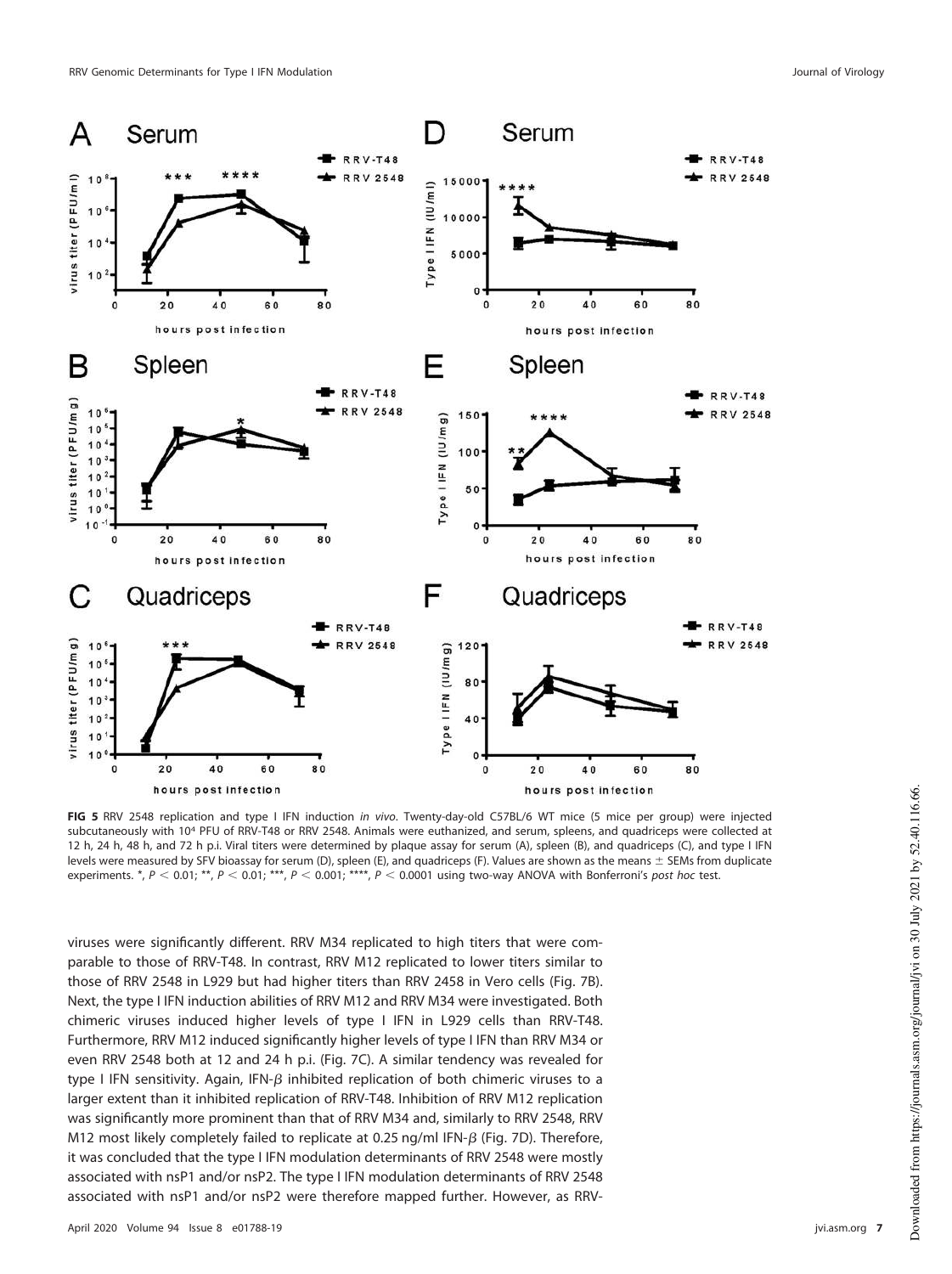

<span id="page-7-0"></span>**FIG 6** RRV 2548 infection causes milder disease and reduced inflammatory cell infiltration in mice. Twenty-day-old C57BL/6 WT mice were injected subcutaneously with 10<sup>4</sup> PFU RRV-T48 or RRV 2548. Mouse weights (A) and clinical scores (B) were monitored daily. Mice were scored according to hindlimb strength and onset of hindlimb dysfunction. Mock-infected mice showed no disease signs for the duration of the experiment. (C) Quadriceps were collected on day 10 p.i., fixed in 4% paraformaldehyde, paraffin embedded, cut into 5- $\mu$ m sections, and stained with H&E. Images are shown at  $\times$ 100 magnification. (D) The numbers of infiltrated inflammatory cells were quantified using image J. (A, B, and D) All values represent the means  $\pm$  SEMs from 5 mice per group in duplicate experiments. Shown statistical significance always applies to the differences measured between RRV-T48- and RRV 2548-infected mice. \*\*,  $P < 0.01$ , \*\*\*\*  $P < 0.0001$  using two-way ANOVA with Bonferroni's posttest (A); \*,  $P < 0.05$  using nonparametric Mann-Whitney test (B); \*,  $P < 0.05$ using Student's unpaired  $t$  test (D).

M34 was also more type I IFN sensitive than RRV-T48, some determinants of type I IFN sensitivity were likely located in nsP3 and/or nsP4.

**Mapping of determinants of RRV 2548 type I IFN modulation.** From all amino acid substitutions detected in the nsP1-nsP2 region of RRV 2548, V186A, E402A, and

<span id="page-7-1"></span>**TABLE 1** Comparison of nucleic acid sequences of nonstructural regions of RRV 2548 and RRV-T48

| nsP gene   | Length (bp)                             | No. of substitutions |
|------------|-----------------------------------------|----------------------|
| $n$ s $P1$ | 1,602                                   | 31                   |
| $n$ s $P2$ | 2,394                                   | 51                   |
| nsP3       | 1,614 (RRV-T48)<br>$1,650^a$ (RRV 2548) | 94                   |
| nsP4       | 1833                                    | 45                   |

aThere is a 36-bp insertion in nsP3 gene of RRV 2548.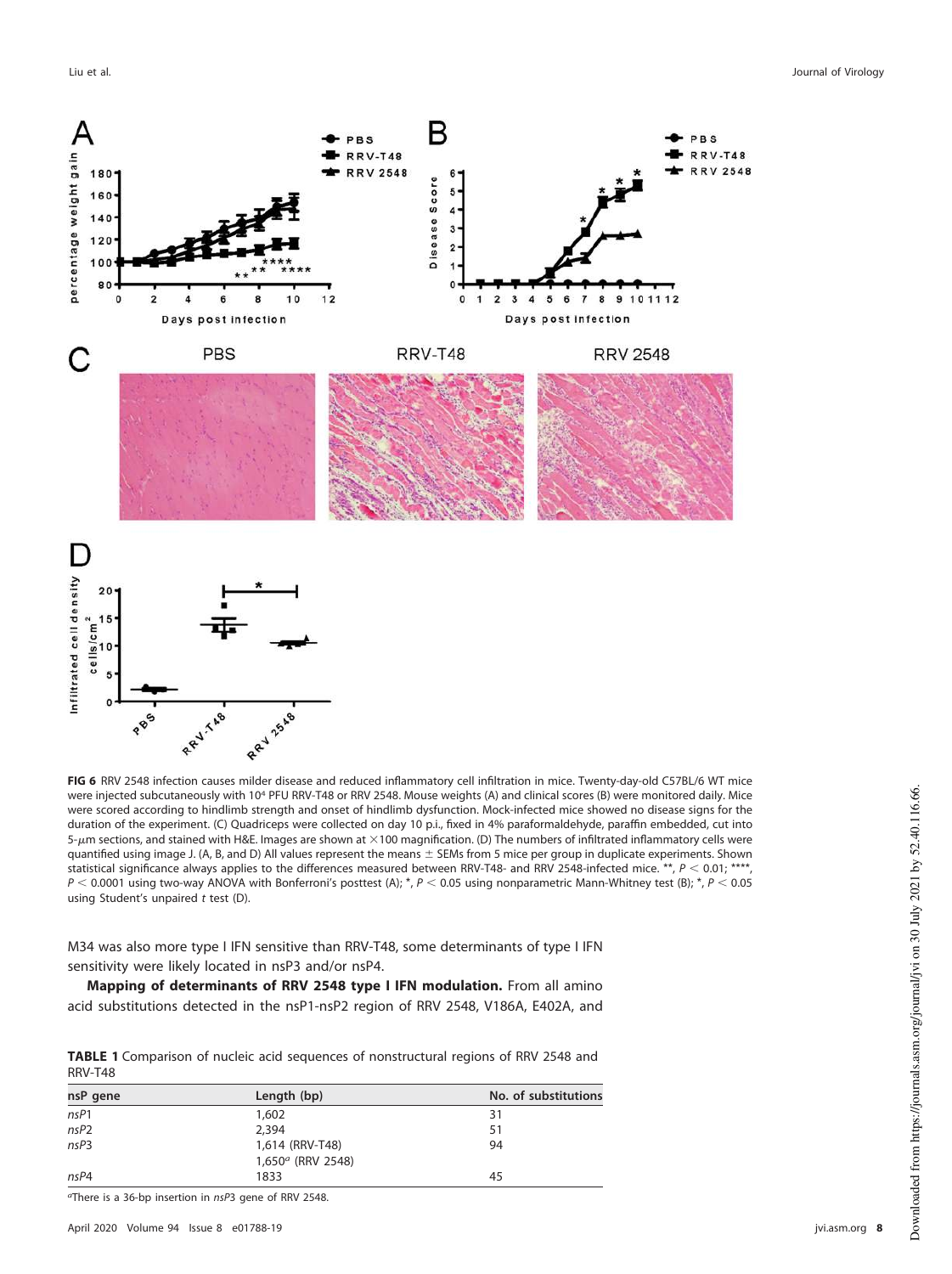<span id="page-8-0"></span>

| <b>TABLE 2</b> Comparison of amino acid sequences of nonstructural regions of RRV 2548 and |  |  |  |  |  |
|--------------------------------------------------------------------------------------------|--|--|--|--|--|
| RRV-T48                                                                                    |  |  |  |  |  |

|                  |                    | No. of          |                                                      |
|------------------|--------------------|-----------------|------------------------------------------------------|
| nsP              | Length $(aa)^a$    |                 | substitutions Substitutions (RRV-T48 to 2548)        |
| nsP1             | 534                | 4               | V186A, I278V, E402A, R522Q                           |
| nsP <sub>2</sub> | 798                | 8               | R11K, A31T, E116D, V123I, E167D, N219T, S580L, Q619R |
|                  | nsP3 538 (RRV-T48) | 12 <sup>b</sup> | T28A, Q59R, N279S, K323Q, T331M, RADTVSLDSSVL        |
|                  |                    |                 | 332-343 (insertion) <sup>b</sup>                     |
|                  | 550 (RRV 2548)     |                 | V419A, E436G, K439T, C505R, K506E, V520I, S530P      |
| nsP4             | 611                |                 | V41A, T98I, K106R, R116L, L235F, V450I               |

aaa, amino acids.

bThere is a 12-amino-acid insertion in nsP3 of RRV 2548.

R522Q in nsP1 and A31T, N219T, S580L, and Q619R in nsP2 were assessed as significant differences based on the change in charge, steric hindrance, and hydrophobic index of these amino acid residues [\(Table 3\)](#page-10-0). With the exception of nsP1 E402A, all these substitutions were found to be common in different isolates of RRV and, interestingly, often occur in combinations similar to these found in RRV 2548 [\(Table 4\)](#page-11-0). To further define if these substitutions represent novel type I IFN determinants, seven mutant RRV-T48 infectious clones, each harboring a single mutation in nsP1 or nsP2, were constructed [\(Fig. 8A\)](#page-12-0). All mutant viruses were successfully rescued. In contrast to RRV M12 [\(Fig. 7B\)](#page-9-0) and RRV 2548, they were all able to replicate in L929 cells to titers of  $>$ 10<sup>7</sup> PFU/ml [\(Fig. 8B\)](#page-12-0). Next, the type I IFN induction abilities of these seven viruses were determined. Compared to RRV-T48, viruses harboring substitutions S580L and Q619R in nsP2 induced significantly higher levels of type I IFN at 24 h p.i. [\(Fig. 8C\)](#page-12-0). In contrast, none of the mutants harboring substitutions in nsP1 produced elevated type I IFN levels [\(Fig. 8C\)](#page-12-0). However, when the type I IFN sensitivities of these mutants were determined, a similar trend was not observed. Compared with RRV-T48, mutant viruses with substitutions E402A and R522Q in nsP1 and Q619R in nsP2 exhibited enhanced growth inhibition in the presence of human IFN- $\beta$  at a concentration of 0.25 ng/ml [\(Fig.](#page-12-0) [8D\)](#page-12-0). Furthermore, all viruses with substitutions in nsP1 and virus with nsP2 Q619R substitution demonstrated statistically significant enhanced growth inhibition compared to that of RRV-T48 already at 0.1 ng/ml IFN- $\beta$  [\(Fig. 8D\)](#page-12-0). These results indicate that all seven residues of RRV-T48 are involved in generating the resistance to type I IFN. The impact of V186, E402, and R522 in nsP1 and Q619 in nsP2 was most prominent, as substitution of any of these residues alone resulted, in the presence of IFN- $\beta$ , in titers coherent with complete lack of replication, e.g., they had a phenotype similar to that of RRV-M12 harboring all these changes combined.

**Interferon sensitivity of RRV recombinants and mutants does not correlate with general shutoff of cellular translation.** We have previously demonstrated that RRV-T48 infection results in complete shutoff of host cell translation in BHK-21 cells [\(23\)](#page-19-9). To determine the effect of RRV recombinants and mutants on host cell protein synthesis, similar experiments were performed. In BHK-21 cells lacking a functional type I IFN system [\(28,](#page-19-14) [29\)](#page-19-15), RRV recombinants and all RRV mutants were capable of inducing near-complete shutoff of host cell translation by 24 h p.i.; no clear differences from RRV-T48 were observed at any time point [\(Fig. 9A\)](#page-13-0). These results suggest that enhanced IFN induction/sensitivity of RRV recombinants and mutants may be due to a more specific mechanism rather than general protein shutoff. A slight reduction in the level of structural polyprotein of RRV M12 suggests that RRV M12 has reduced replicative capacity compared to those of RRV-T48 and recombinant RRV M34 [\(Fig. 7B\)](#page-9-0).

It has been demonstrated by us and others that defects of nonstructural polyprotein processing can also result in increased induction of type I IFN [\(14,](#page-19-1) [17,](#page-19-3) [23\)](#page-19-9). Albeit none of the seven mutations found in RRV 2548 is associated with polyprotein cleavage sites or known determinants of nsP2 protease activity, we analyzed nonstructural polyprotein processing in a cell-free system. Results of this analysis confirmed that all RRV recombinants and mutants were able to process the nonstructural polyprotein as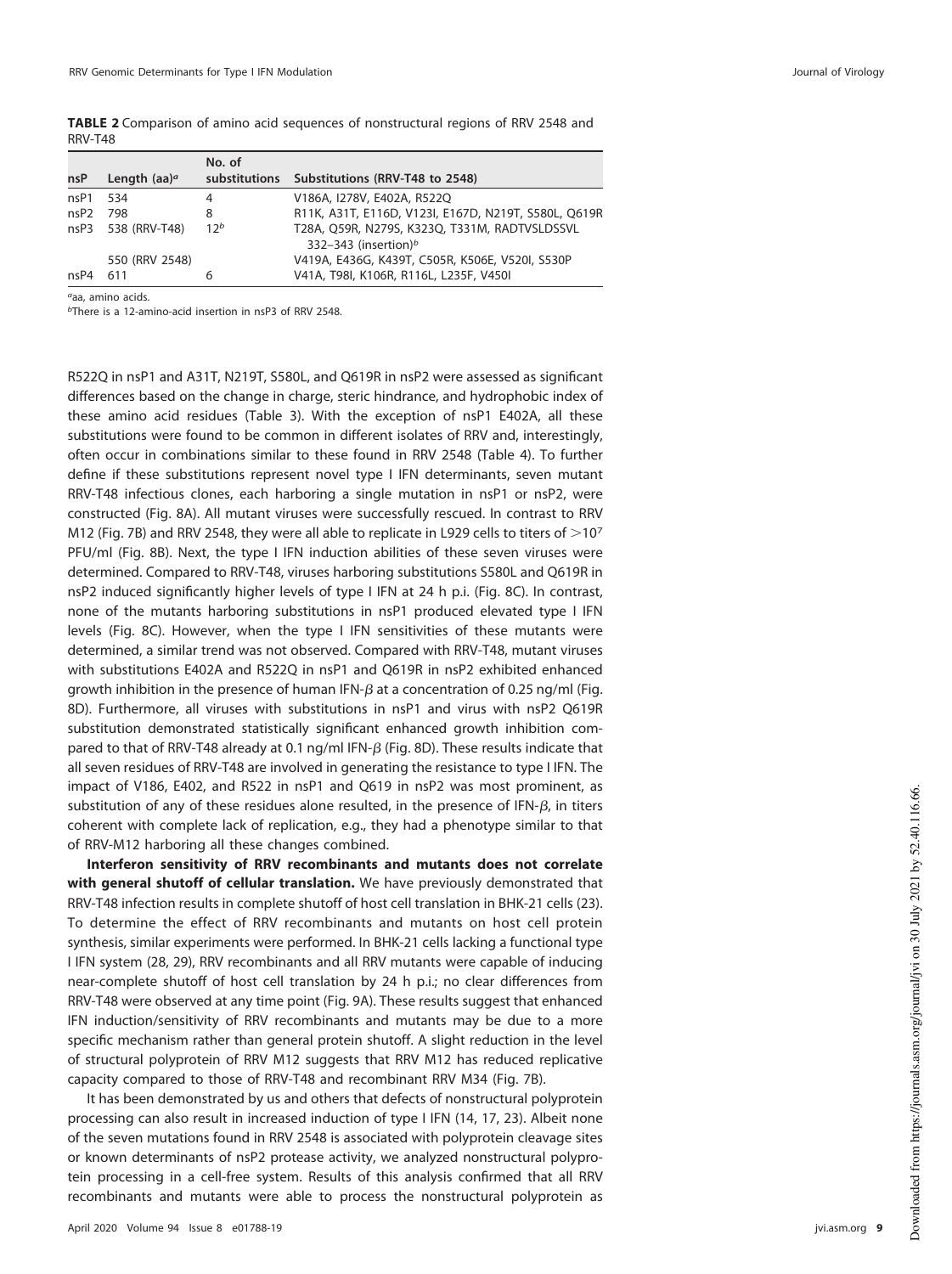

<span id="page-9-0"></span>**FIG 7** Type I IFN modulation of chimeric RRVs. (A) The chimeric RRV M12 and M34 were constructed as shown. (B) Vero and L929 cells were infected with RRV-T48, RRV 2548, RRV M12, and RRV M34 at an MOI of 2, and cell culture media were collected at 12 and 24 h p.i. for analysis by plaque assay. The type I IFN induction (C) and sensitivity (D) of RRV-T48, RRV 2548, RRV M12, and RRV M34 were determined as described for [Fig. 4A](#page-5-0) and [B,](#page-5-0) respectively. Error bars represent ±SEMs from three independent experiments.  $^*, P < 0.05;$  \*\*,  $P < 0.01;$  \*\*\*,  $P < 0.001;$  \*\*\*\*,  $P < 0.0001$  using two-way ANOVA with Bonferroni's post hoc test (B and C); \*,  $P < 0.05$ ; \*\*\*\*,  $P < 0.0001$  using one-way ANOVA with Bonferroni's post hoc test (D).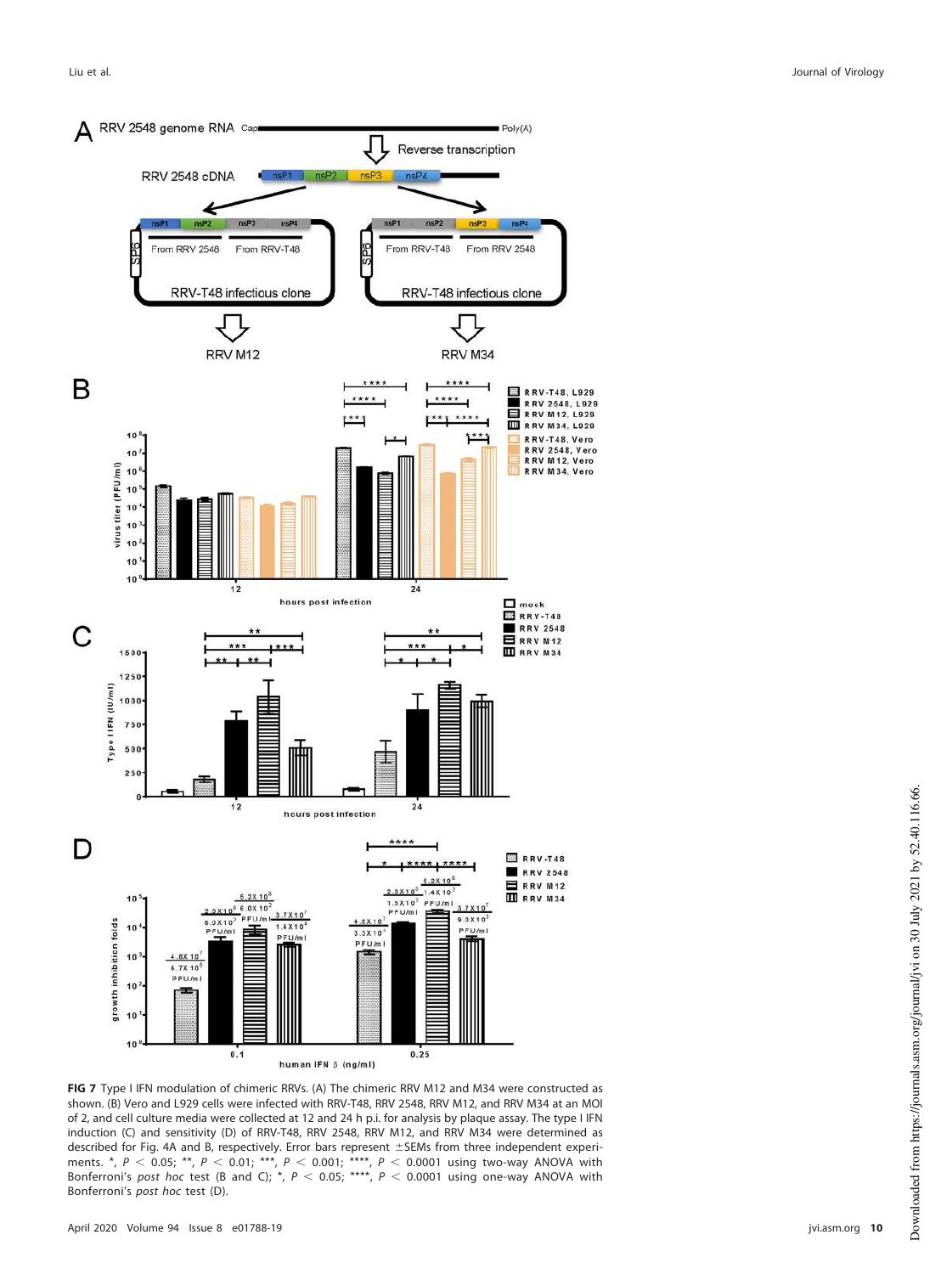<span id="page-10-0"></span>

| TABLE 3 Significant substitutions in nsP1-nsP2 regions of RRV 2548 compared to those of RRV-T48 |  |  |  |
|-------------------------------------------------------------------------------------------------|--|--|--|
|                                                                                                 |  |  |  |

| <b>NsP</b>       | <b>Substitutions</b><br>(RRV-T48 to 2548) | Amino<br>acid | Charge<br>at pH 7.0 | Side chain mol wt<br>(steric hindrance) | Hydrophobic<br>index | Substitution<br>significance <sup>a</sup> |
|------------------|-------------------------------------------|---------------|---------------------|-----------------------------------------|----------------------|-------------------------------------------|
| nsP1             | V186A                                     | V             | Nonpolar            | 99.14                                   | 76                   | Yes                                       |
|                  |                                           | Α             | Nonpolar            | 71.09                                   | 41                   |                                           |
|                  | <b>I278V</b>                              |               | Nonpolar            | 113.16                                  | 99                   | No                                        |
|                  |                                           | $\vee$        | Nonpolar            | 99.14                                   | 76                   |                                           |
|                  | E402A                                     | E             | Acidic              | 129.12                                  | $-31$                | Yes                                       |
|                  |                                           | Α             | Nonpolar            | 71.09                                   | 41                   |                                           |
|                  | R522Q                                     | R             | <b>Basic</b>        | 156.19                                  | $-14$                | Yes                                       |
|                  |                                           | Q             | Polar               | 128.14                                  | $-10$                |                                           |
| nsP <sub>2</sub> | <b>R11K</b>                               | R             | <b>Basic</b>        | 156.19                                  | $-14$                | No                                        |
|                  |                                           | K             | <b>Basic</b>        | 128.17                                  | $-23$                |                                           |
|                  | A31T                                      | Α             | Nonpolar            | 71.09                                   | 41                   | Yes                                       |
|                  |                                           |               | Polar               | 101.11                                  | 13                   |                                           |
|                  | E116D                                     | E             | Acidic              | 129.12                                  | $-31$                | No                                        |
|                  |                                           | D             | Acidic              | 115.09                                  | $-55$                |                                           |
|                  | V123I                                     | V             | Nonpolar            | 99.14                                   | 76                   | No                                        |
|                  |                                           |               | Nonpolar            | 113.16                                  | 99                   |                                           |
|                  | E167D                                     | E             | Acidic              | 129.12                                  | $-31$                | No                                        |
|                  |                                           | D             | Acidic              | 115.09                                  | $-55$                |                                           |
|                  | N219T                                     | N             | Polar               | 114.11                                  | $-28$                | Yes                                       |
|                  |                                           |               | Polar               | 101.11                                  | 13                   |                                           |
|                  | S580L                                     | S             | Polar               | 87.08                                   | $-5$                 | Yes                                       |
|                  |                                           | L             | Nonpolar            | 113.16                                  | 97                   |                                           |
|                  | Q619R                                     | Q             | Polar               | 128.14                                  | $-10$                | Yes                                       |
|                  |                                           | R             | Basic               | 156.19                                  | $-14$                |                                           |

aThe significance of the differences between nsP1-nsP2 regions of RRV 2548 and RRV-T48 was assessed based on the charge, hindrance steric, and hydrophobic index [\(67\)](#page-20-0) of the amino acid residues located in variable positions. The substitutions assessed as significant have at least one notable change in the three factors.

efficiently as RRV-T48 [\(Fig. 9B\)](#page-13-0), indicating that the enhanced type I IFN induction and sensitivity to IFN- $\beta$  were not due the differences in processing.

**RIG-I and phosphorylated IRF3 are differentially regulated during infection with recombinant RRV mutants.** To further investigate the mechanism of increased IFN induction by RRV strains, recombinants, and variants harboring point mutations, the expression of type I IFN-inducible proteins during infection was examined by Western blotting. No difference in expression levels of MDA5, IPS-1, TRAF3, TBK1, IRF3, IRF7, STAT1, or STAT2 was observed. In contrast, the levels of RIG-I were reproducibly higher in RRV 2548-infected cells than in RRV-T48-infected cells [\(Fig. 10\)](#page-14-0). RIG-I expression was also notably increased in cells infected with RRV M12 or with RRV-T48 point mutants, with the exception of virus harboring nsP1 E402A substitution [\(Fig. 10\)](#page-14-0). Additionally, RRV 2548, RRV M12, RRV M34, and RRV mutants harboring an nsP1 V186A, nsP2 A31T, or nsP2 N219T substitution induced higher levels of IRF3 phosphorylation than RRV-T48 in infected cells. Interestingly, IKK-i was found to be upregulated by only nsP1 R522Q, suggesting this substitution may modulate type I IFN induction, increasing its IFN sensitivity. RRV 2548-infected cells also showed prominently increased STAT1 phosphorylation compared to that in cells infected with RRV-T48. Compared to that in cells infected with RRV-T48, STAT1 phosphorylation was also increased in cells infected by all RRV recombinants and variants harboring point mutations. However, the observed increase was minor and not to the levels seen in RRV 2548-infected cells. In contrast, no prominent increase in STAT2 phosphorylation was observed in cells infected by any of the analyzed viruses. STAT2 phosphorylation was only slightly increased in RRV 2548-, RRV M12-, and RRV nsP2 Q619R-infected cells compared to that in RRV-T48-infected cells [\(Fig. 10\)](#page-14-0). These results suggest that increased RIG-I expression and/or IRF3 phosphorylation may play a role in the enhanced IFN induction and/or sensitivity of RRV harboring nsP1 V186A, nsP2 A31T, nsP2 N219T, nsP2 S580L, or nsP2 Q619R substitutions. STAT1 and STAT2 phosphorylation during RRV 2548 infection may also contribute to enhanced IFN induction.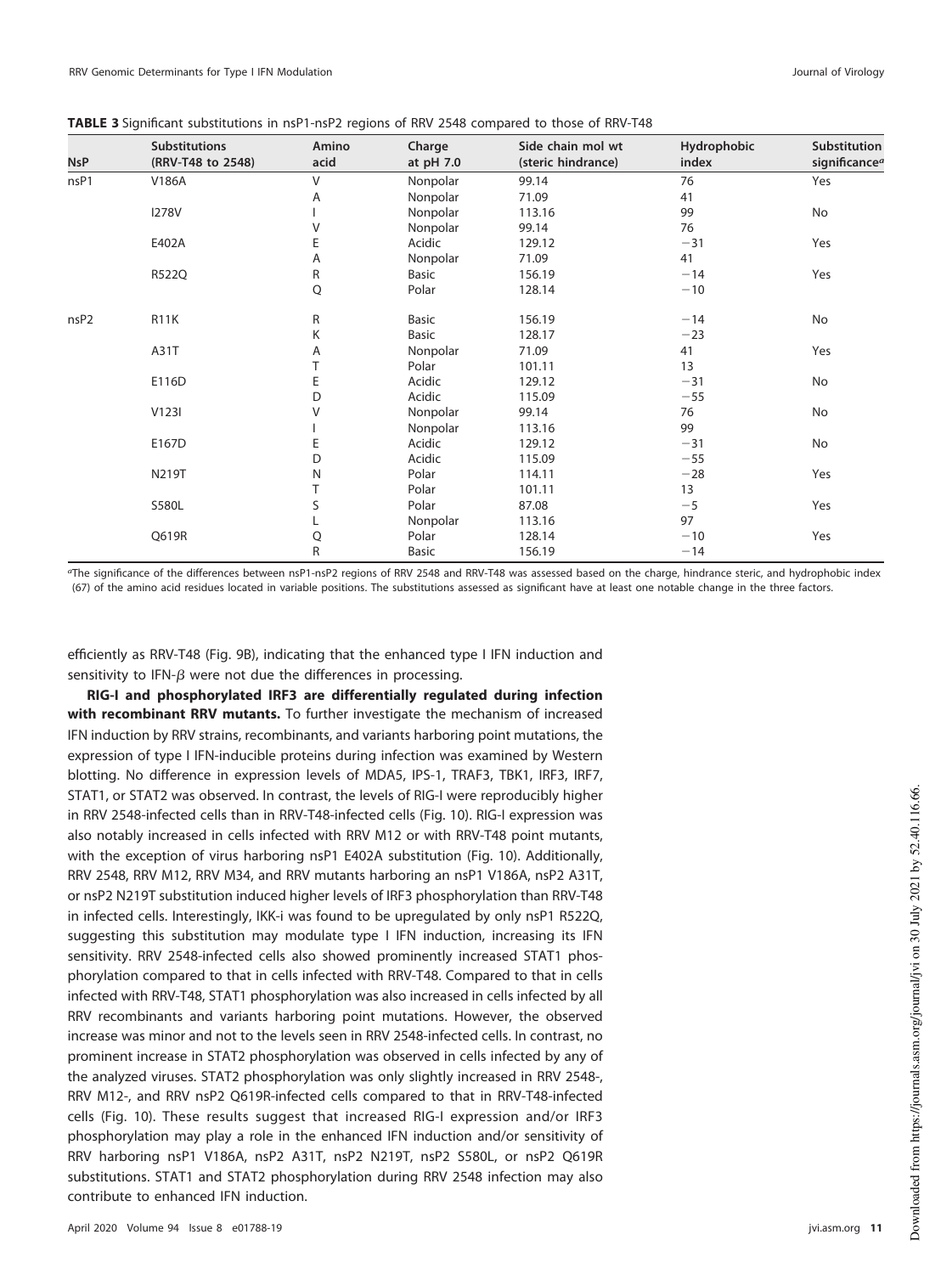| <b>RRV</b> type   | nsP1 186 | nsP1 402 | nsP1 522 | nsP2 31 | nsP2 219 | nsP2 580 | nsP2 619 |
|-------------------|----------|----------|----------|---------|----------|----------|----------|
| <b>RRV-T48</b>    | V        | E        | R        | A       | N        | S        | Q        |
| <b>RRV 2548</b>   | A        | A        | Q        | T       | T        | L        | R        |
| RRV-1959-T48      | V        | E        | R        | A       | N        | S        | Q        |
| <b>RRV-2975</b>   | V        | E        | R        | A       | N        | S        | Q        |
| <b>RRV-3078</b>   | V        | E        | R        | A       | N        | S        | Q        |
| <b>RRV-2982</b>   | V        | Ë        | R        | A       | N        | S        | Q        |
| RRV-14389         | V        | E        | R        | A       | N        | S        | R        |
| <b>RRV-9057</b>   | V        | E        | R        | A       | N        | S        | R        |
| RRV-8961          | V        | E        | R        | A       | N        | S        | R        |
| RRV-K3011         | V        | E        | R        | T       | N        | S        | Q        |
| RRV-1503          | V        | E        | R        | T       | N        | S        | Q        |
| RRV-SW38788       | V        | E        | R        | T       | N        | S        | Q        |
| RRV-SW24336       | V        | E        | R        | T       | N        | S        | Q        |
| RRV-SW12358       | V        | Ė        | R        | T       | N        | S        | Q        |
| RRV-SW11747       | V        | E        | R        | T       | N        | S        | Q        |
| RRV-SW3181        | V        | E        | R        | T       | N        | S        | Q        |
| <b>RRV-NB5092</b> | V        | Ė        | Q        | T       | N        | S        | R        |
| RRV-NC_001511     | V        | Ė        | Q        | T       | N        | S        | R        |
| RRV-PW14          | A        | E        | Q        | T       | N        | L        | R        |
| RRV-MIDI13        | Α        | Ė        | Q        | T       | N        | L        | R        |
| RRV-MIDI86        | A        | Ė        | Q        | T       | N        | L        | R        |
| RRV-MIDI32        | A        | Ė        | Q        | T       | N        | L        | R        |
| RRV-TT            | A        | E        | Q        | T       | N        |          | R        |
| RRV-QML 1         | A        | E        | Q        | T       | N        | L        | R        |
| <b>RRV-P6179</b>  | A        | E        | Q        | T       | N        | L        | R        |
| <b>RRV-P1373</b>  | A        | Ė        | Q        | T       | N        |          | R        |
| <b>RRV-P42273</b> | A        | Ė        | Q        | T       | T        |          | R        |
| RRV-P42213        | A        | E        | Q        | T       | T        |          | R        |
| RRV-P42161        | A        | E        | Q        | T       | T        |          | R        |
| RRV-P42134        | A        | Ė        | Q        | T       | T        |          | R        |
| RRV-P42115        | A        | E        | Q        | T       | T        |          | R        |
| <b>RRV-K2505</b>  | A        | E        | Q        | T       | T        |          | R        |

<span id="page-11-0"></span>**TABLE 4** Sequence variability analysis at the seven positions in RRV nsP1 and nsP2 across the isolates

# **DISCUSSION**

The type I IFN system is a crucial component of the innate immune system, providing defense against viral invasion. Alphaviruses are sensitive to type I IFN [\(30](#page-19-16)[–](#page-19-17)[32\)](#page-19-18), and mice deficient in IFN- $\alpha/\beta$  receptor are highly susceptible to SINV, CHIKV, and VEEV infection [\(16,](#page-19-19) [33](#page-19-20)[–](#page-19-21)[35\)](#page-19-22). However, alphaviruses, like many other viruses, have an ability to counteract the type I IFN system [\(15,](#page-19-2) [19,](#page-19-5) [36,](#page-19-23) [37\)](#page-19-24). These type I IFN interference strategies can be loosely grouped as follows: (i) induction of general shutoff of cellular gene expression; (ii) specific virally encoded mediators, such as IFN antagonists [\(15\)](#page-19-2); (iii) vector-derived immunosuppressive mediators (e.g., mosquito and tick saliva) that limit host responses against the invertebrate vector and also benefit the transmitted pathogen [\(36\)](#page-19-23); and (iv) variations in viral glycosylation [\(37\)](#page-19-24). Furthermore, viruses can use RNA structural motifs to avoid immune restriction [\(38\)](#page-19-25).

For RRV, the mechanism of type I IFN modulation is still unclear. Mutations in the nsP1 region affect the ability of RRV to induce and counteract type I IFNs [\(14\)](#page-19-1) and also affect its virulence in mice [\(14,](#page-19-1) [39\)](#page-19-26). However, these studies were performed using laboratory-generated mutations and/or laboratory-adapted RRV strains. In the present study, seven previously uncharacterized RRV field strains were shown to possess different levels of sensitivity to type I IFN. Among these field strains, RRV 2548 was highly sensitive to type I IFN. Compared to RRV-T48, RRV 2548 replicated to lower titers in both type I IFN-competent cells and Vero cells unable to produce IFN [\(40,](#page-19-27) [41\)](#page-19-28). Hence, the reduced in vitro replication of RRV 2548 may be influenced by, but is not solely dependent on, increased induction/sensitivity to type I IFNs. Notably, however, in L929 cells, RRV 2458 induced high levels of IFN at early stages of infection, with no or minimal increase of IFN levels at later stages. In contrast, RRV-T48-infected cells showed lower levels of IFN at early stages postinfection that increased at later stages [\(Fig. 4A\)](#page-5-0).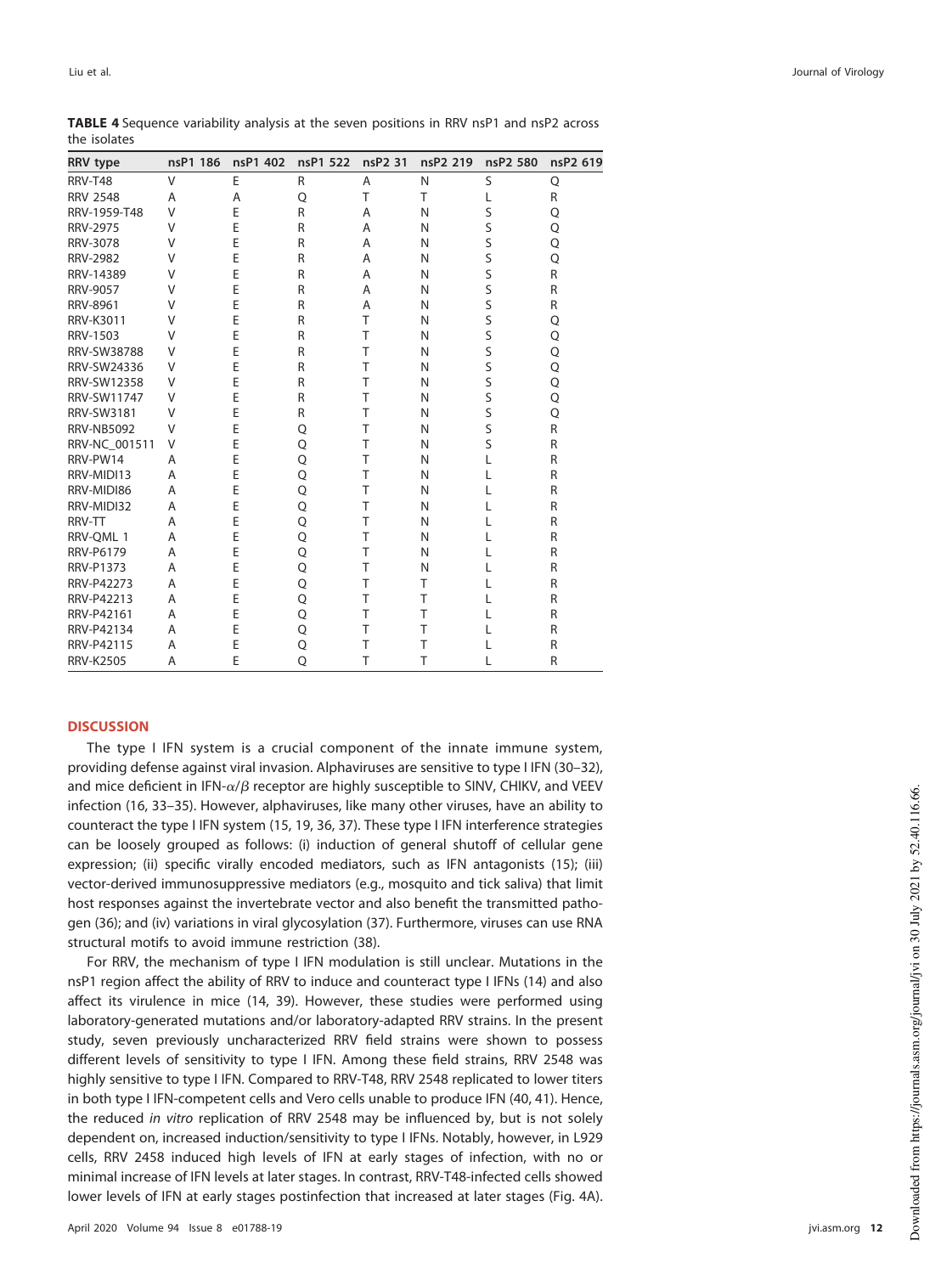nsP1

186

A

 $n$ s $P2$ 

619

402 522 31 219 580



<span id="page-12-0"></span>**FIG 8** Type I IFN modulation of RRV-T48 mutants. (A) Mutations corresponding to significant changes found in RRV 2548 sequence were introduced into the RRV-T48 backbone. (B) Vero cells were infected with RRV-T48, RRV 2548, and indicated RRV-T48 mutants at an MOI of 2; cell culture media were collected at 24 h p.i. for plaque assay. The type I IFN inductions (C) and sensitivities (D) of analyzed viruses were determined as described for [Fig. 4A](#page-5-0) and [B.](#page-5-0) Error bars represent  $\pm$  SEMs from three independent experiments.  $*$ ,  $P$  < 0.05;  $*$ ,  $P < 0.01$  using two-way ANOVA with Bonferroni's post hoc test (C);  $^*$ ,  $P < 0.05$ ; \*\*\*,  $P < 0.001$ ; \*\*\*\*,  $P < 0.0001$ using one-way ANOVA with Bonferroni's post hoc test (B and D).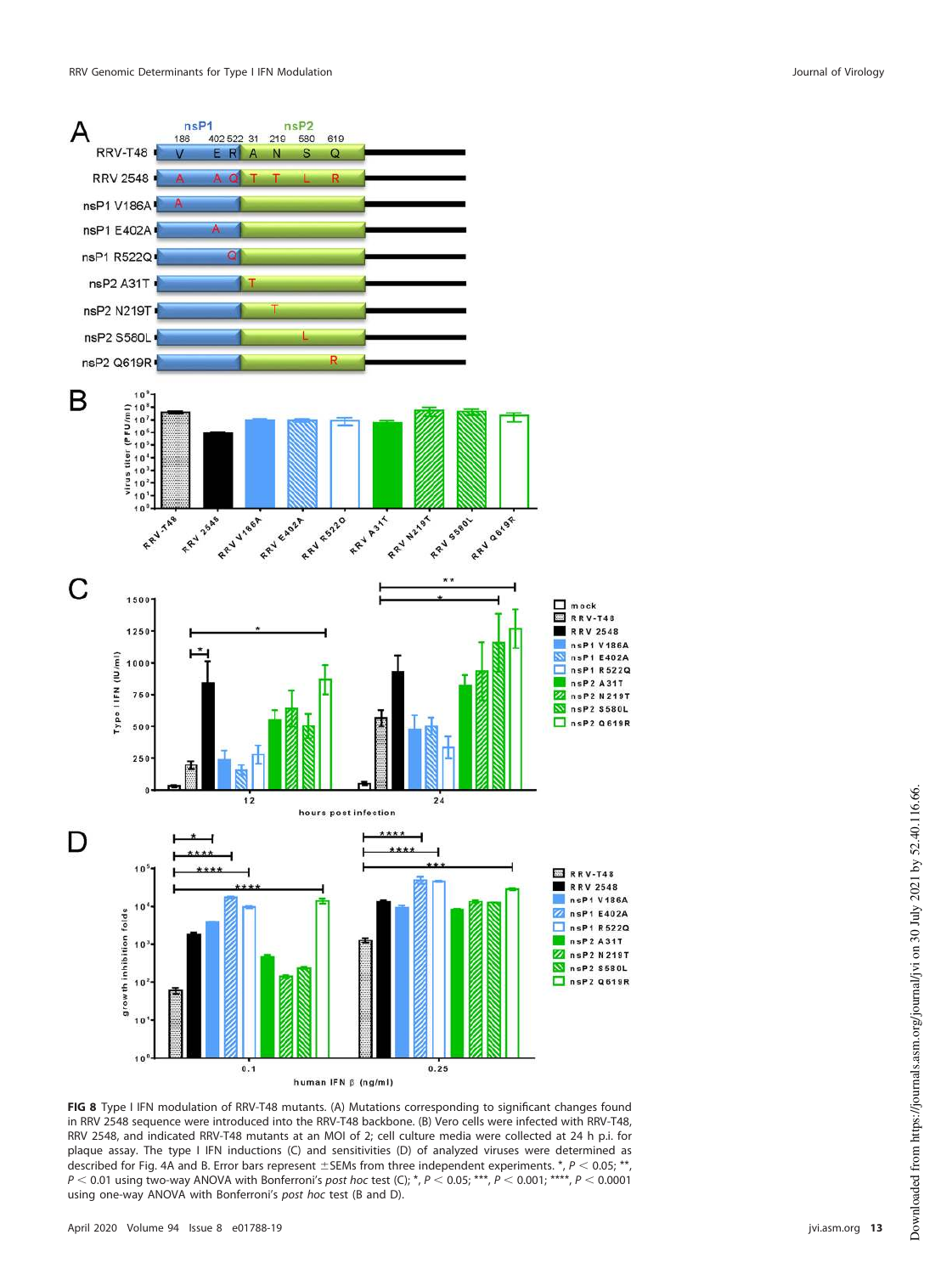

<span id="page-13-0"></span>**FIG 9** Analysis of host cell translational shutoff and viral polyprotein processing by recombinant RRV mutants. (A) BHK-21 cells were infected at an MOI of 10 with RRV-T48 and its mutants indicated above the panels. At 4, 6, 12, and 24 h p.i., cells were labeled with [<sup>35</sup>S]Met and [<sup>35</sup>S]Cys. Cells were collected 30 min later and lysed in  $1 \times$  SDS-PAGE loading buffer. Proteins were separated by SDS-PAGE and visualized with a Typhoon imager. The experiment was repeated twice with similar results; data from one experiment are shown. (B) In vitro translations were performed using TnT-SP6 rabbit reticulocyte lysate system and [<sup>35</sup>S]Met. One-tenth of the *in vitro* translation reaction was separated by SDS-PAGE. nsP2 and P123 bands were quantified by a Typhoon phosphorimager. Three independent experiments were performed in parallel; data from one experiment are shown. nsP2/P123 ratios calculated and normalized to the ratio of RRV-T48 were taken as 100%. The quantified results are presented as the means  $\pm$ standard deviations.

Therefore, it is likely that IFN produced in RRV-T48-infected cultures mostly originated from cells that were not infected by the original virus inoculum but were primed by IFN released from infected cells and then were infected by virus progeny, as described for SINV-infected cultures [\(42\)](#page-19-29). RRV 2548, in contrast, likely induces IFN production in cells infected by the original virus inoculum. If so, this strain has a defect in the suppression of IFN induction. The lack of subsequent increase of IFN levels may be due to limited spread of RRV 2548 in cell culture, consistent with high sensitivity of this strain to the antiviral effects of IFN.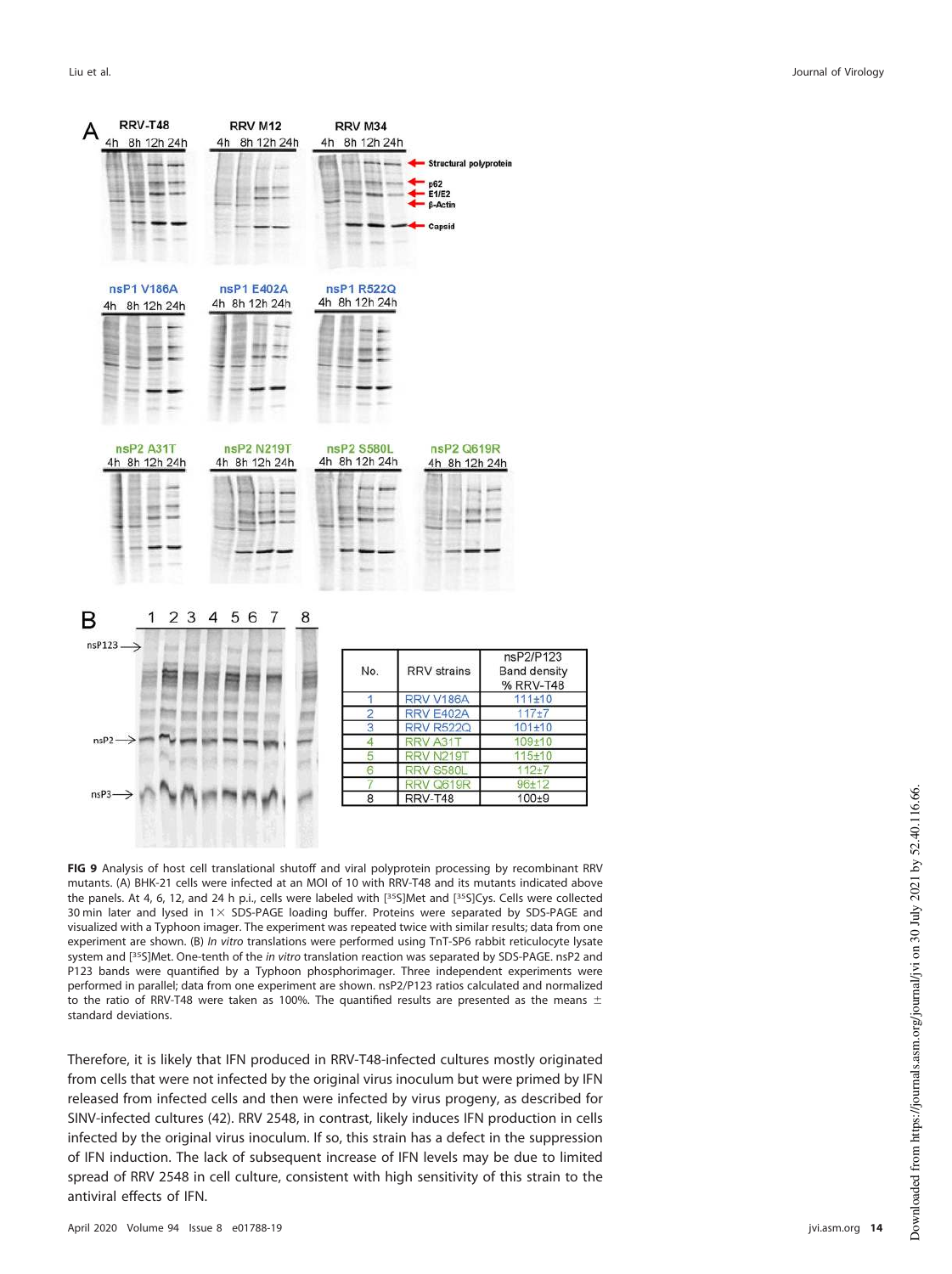

<span id="page-14-0"></span>**FIG 10** Levels of type I IFN signaling proteins in cells infected with RRV strains, recombinants, and mutants. L929 cells were infected at an MOI of 2 with RRV-T48, RRV 2548, RRV M12, RRV M34, and RRV-T48 harboring the changes indicated above the panels. Cell were collected at 24 h p.i., lysed, and analyzed by Western blotting using antibodies recognizing RIG-I, MDA5, IPS-1, TRAF3, TBK1, IKK-i, IRF3, p-IRF3, IRF7, STAT1, STAT2, p-STAT1, and p-STAT2. Antibody against  $\beta$ -actin was used to detect loading control. Blots represent one of two independent reproducible experiments.

Multiple studies using mice deficient in type I IFN have found that alphaviral infection leads to higher mortality rates, more severe disease, and increased viremia compared to that for WT mice [\(33](#page-19-20)[–](#page-19-21)[35,](#page-19-22) [43](#page-19-30)[–](#page-19-31)[47\)](#page-19-32). Here, we found that mice with higher levels of type I IFN developed milder inflammatory disease. Therefore, the results of our in vivo study suggest that the type I IFN response in the spleen and serum may be required for protection from RRV disease, particularly at early times postinfection. For CHIKV, SINV, and SFV, nsPs play essential roles in type I IFN modulation [\(12,](#page-18-10) [13,](#page-19-0) [26,](#page-19-12) [27\)](#page-19-13). Amino acid substitutions have been mapped to nsP1 and nsP2, regions highly involved in type I IFN modulation for Old World alphaviruses. Specifically, one mutation, Ala to Val, either at position 532 or 534 of RRV nsP1 is sufficient to modulate type I IFN induction [\(14,](#page-19-1) [23\)](#page-19-9). For SINV and SFV, nsP2 is able to inhibit type I IFN by the induction of shutoff host cell gene expression [\(13\)](#page-19-0). Furthermore, the nsP2 of CHIKV was previously shown to inhibit type I IFN by blocking STAT1 phosphorylation [\(15,](#page-19-2) [19\)](#page-19-5). All these reports suggest essential roles of nsP1 and nsP2 in type I IFN modulation. It should be noted that involvement of nsP3 in modulation of the type I IFN response is also possible, given its ability to reverse ATP-ribosylation in infected cells [\(48\)](#page-20-1) and cause shutoff of host cell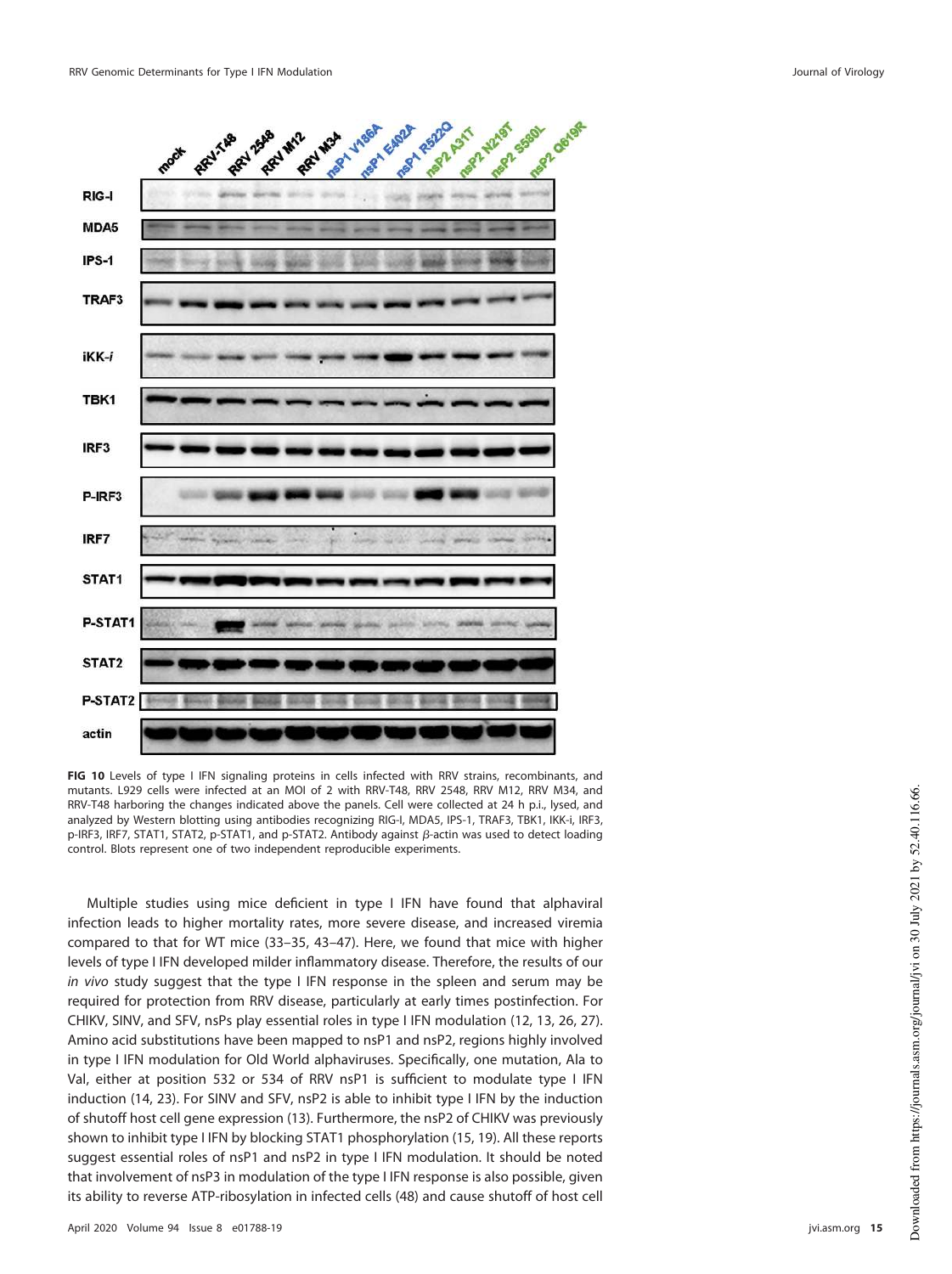translation [\(49\)](#page-20-2). In addition, nsP4 contains determinants responsible for the type I IFN-resistant phenotype of a virulent strain of SFV [\(50\)](#page-20-3). This study has focused on substitutions found in the nonstructural region of RRV 2548. Interestingly, swapping of the nsP3-nsP4 region of RRV-T48 with that of RRV 2548 indeed increased type I IFN sensitivity, though this effect was less prominent than that caused by swapping of the nsP1-nsP2 region. Thus, our data provide evidence that nsP1-nsP2, and to a lesser extent nsP3-nsP4, are crucial for type I IFN modulation by RRV.

Further investigation of the amino acid differences between nsP1 and nsP2 of RRV-T48 and RRV 2548 associated with type I IFN modulation revealed that all seven substitutions, assumed to be significant due to the nature of swapped amino acid residues and, with one exception, common for different RRV strains [\(Table 4\)](#page-11-0), had an effect on type I IFN induction and/or sensitivity. When introduced into the genome of RRV-T48, all seven mutations increased the sensitivity to IFN treatment. Altered nsP1 functions could explain the higher type I IFN sensitivities of RRV nsP1 E402A and nsP1 R522Q. nsP1 is part of the viral RNA replicase responsible for the initiation of minusstrand RNA synthesis [\(51](#page-20-4)[–](#page-20-5)[53\)](#page-20-6). A recent study on RRV nsP1 showed a double mutation of S79C and L224I led to virus attenuation and higher sensitivity to type I IFN in vitro [\(39\)](#page-19-26). In a separate study, mutant RRV (RRV $_{\rm PERS}$ ; persistent strain of RRV isolated from long-term RRV-infected RAW 264.7 cells under ipopolysaccharide [LPS] treatment) was found to have increased resistance to type I IFN in vitro [\(54\)](#page-20-7). Compared to RRV-T48,  $RRV<sub>PERS</sub>$  had 12 amino acid differences, five of which were in the nsP1 region, namely, R143T, A147S, R/G/W154A, R303P, and K499N. These substitutions were suggested to contribute to the lower type I IFN sensitivity of RRV $_{\rm PERS}$ . This study shows that two mutations in the C-terminal region of nsP1, E402A and R522Q, are also related to RRV type I IFN sensitivity. These mutations lie outside areas with known effect on protein function. It is possible the mutations may modulate nsP1 function or its interactions with other viral nsPs. Further studies are required to decipher the mechanism by which these mutations alter nsP1 and/or replicase function and how this may modulate RRV type I IFN sensitivity.

RRV nsP2 is a multifunctional enzyme. The C-terminal protease region plays an essential role in replicase precursor (nonstructural polyprotein) processing [\(51,](#page-20-4) [55](#page-20-8)[–](#page-20-9)[57\)](#page-20-10). The N-terminal region of nsP2 has RNA helicase and nucleoside triphosphate (NTP) binding domains. Several studies have focused on the role of nsP2 in suppression of IFN induction [\(15,](#page-19-2) [19\)](#page-19-5). nsP2 was found to inhibit cellular transcription by degrading Rpb1, a key subunit of the RNA polymerase II complex [\(20\)](#page-19-6). The C-terminal region of CHIKV nsP2 was found to counteract type I IFN by inhibiting JAK-STAT signaling [\(19\)](#page-19-5). The mutation Q619R identified in our study is located in the C-terminal part of the protease domain of nsP2, which is known to be involved in suppression of the type I IFN response by SFV and CHIKV [\(12,](#page-18-10) [19\)](#page-19-5). The molecular basis of type I IFN suppression caused by mutations in the corresponding regions of SFV and CHIKV are not well understood, and available data are contradictory [\(19,](#page-19-5) [58,](#page-20-11) [59\)](#page-20-12). Residue 619 is also close to the recently described V-loop (amino acid residues 674 to 677 in CHIKV nsP2) that is crucial for cytotoxicity and shutoff of cellular transcription [\(60\)](#page-20-13). Therefore, we speculate that the Q619R substitution may alter cytotoxic properties of nsP2 and/or its nuclear transportation, which were both previously reported to be related to type I IFN modulation [\(61\)](#page-20-14). In addition, the mutations may affect the ability of nsP2 to counteract induction of type I IFN. Further studies focused on the effect of the mutations on the nsP2 and whole viral replicase are needed to elucidate these mechanisms. For the Q619R substitution, it would also be interesting to analyze whether the elevated IFN induction and increased sensitivity to type I IFN originate from one and the same mechanism or whether the Q619R mutation affects different aspects of interactions between RRV and the host type I IFN system.

On its own, the replicase of SFV induces high levels of type I IFN through the RIG-I/MDA5 pathway, and the effect is enhanced by R649D mutation in the protease part of the protein [\(62\)](#page-20-15). SINV/G, a SINV variant with a P726G mutation in nsP2, was found to induce much higher levels of type I IFN in vitro than wild-type SINV [\(13\)](#page-19-0). These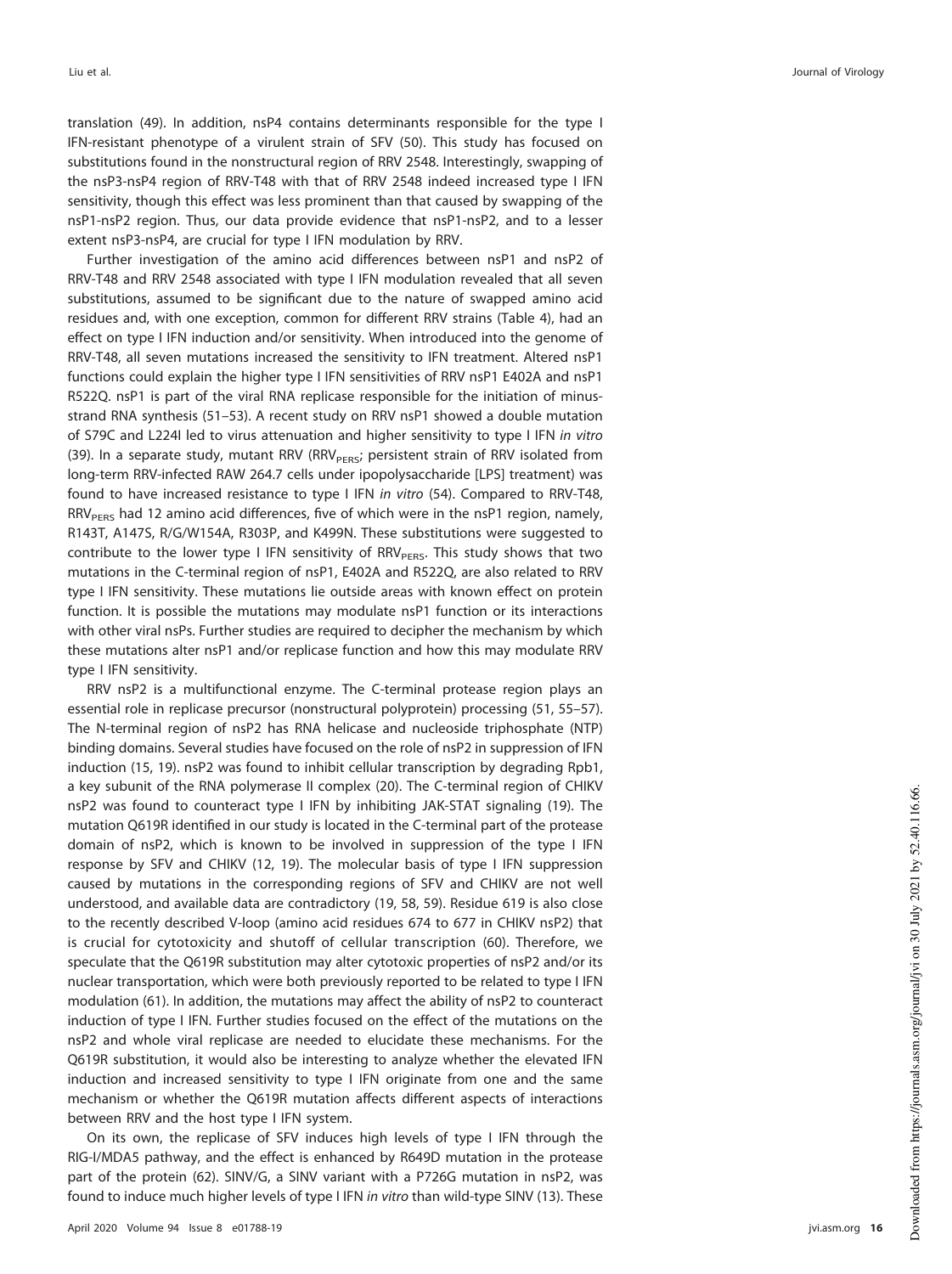reports suggest that the processing of replicase precursor is related to type I IFN modulation. We recently reported a similar effect for RRV [\(23\)](#page-19-9). Therefore, it was tempting to speculate that the S580L and Q619R substitutions in the protease region of RRV nsP2 may both result in altered nsP2 function and lead to perturbed viral RNA synthesis and generation of excess of type I IFN-inducing RNAs. Indeed, all four nsP2 mutants were associated with increased expression of type I IFN regulators RIG-I and/or phosphorylated IRF3. However, none of the positions of the nsP2 mutations match amino acid motifs known to affect activity of nsP2 protease. Indeed, these mutations had no effect on polyprotein processing in the cell-free system; a finding arguing against the above-presented hypothesis. Although STAT1 phosphorylation was dramatically increased in RRV 2548-infected cells compared to that in cells infected with RRV-T48, none of the RRV recombinants or variants harboring point mutations showed a similar level of increased STAT1 phosphorylation as RRV 2548. These results suggest a cumulative effect of the RRV 2548 nonstructural proteins is required to stimulate STAT1 phosphorylation. The effect of RRV infection on STAT2 phosphorylation was generally small, and the differences between parental viruses were minimal. RRV-T48 harboring the nsP2 Q619R substitution stimulated STAT2 phosphorylation to a similar level as RRV 2548, again indicating that the mutation at position 619 may affect the ability of nsP2 to counteract induction of type I IFN.

From a preliminary sequence variability analysis [\(Table 4\)](#page-11-0), we found that six of the seven significant substitutions found in the nsP1-nsP2 region of RRV 2548 exist among 26 of the 30 RRV stains. In 14 of the 30 RRV isolates, nsP1 186A, nsP1 522Q, nsP2 219T, and nsP2 580L have been found somehow linked together. nsP1 31T and nsP2 619R were found to occur alone in seven and three isolates, respectively, suggesting these two mutations may result from independent selection pressure. Taken together, these six substitutions and their combinations occur commonly under natural conditions. Interestingly, only residues found either in RRV-T48 or RRV 2548 were also found in other RRV strains, indicating that for each of these positions, only two amino acid residues have been naturally selected, highlighting the functional importance of these positions and corresponding amino acids. Only nsP 402A exclusively exists in RRV 2548 and may therefore contribute to its distinguished sensitivity/induction to type I IFN.

In conclusion, we have characterized the genetic, phenotypic, and pathological properties of the RRV field strain, RRV 2548, both in vitro and in vivo. Through genomic analysis, we have identified RRV nsP determinants related to type I IFN modulation. This study suggests the mechanism of RRV type I IFN modulation involves amino acid determinants in nsP1 and nsP2 and provides new insights into alphavirus-host interactions and viral pathogenesis.

#### **MATERIALS AND METHODS**

**Ethics statement.** All animal experiments were approved by the Animal Ethics Committee of Griffith University (Gly/01/14/AEC). All procedures conformed to the National Health and Medical Research Council guidelines [\(63\)](#page-20-16). The humane endpoint was defined as a clinical disease score of 7 (moribund) or weight loss greater than 15%.

**Cells and viruses.** Vero cells (88020401; Sigma-Aldrich) were propagated in Opti-MEM (Life Technologies) supplemented with 5% fetal bovine serum (FBS; Bovogen). HeLa (ATCC CCL-2) and mouse fibroblast L929 cells (ATCC CCL-1) were cultivated using Dulbecco's modified Eagle's medium (DMEM) supplemented with 5% FBS. HeLa cells were kindly provided by Nigel McMillan (Griffith University, School of Medical Science), while L929 cells were a gift from Andreas Suhrbier (QIMR Berghofer Medical Research Institute). BHK-21 cells (ATTC CCL-10) were grown in Glasgow minimum essential medium (GMEM) supplemented with 10% FBS, 2% tryptose phosphate broth, 10 mM HEPES, 100 μg/ml streptomycin, and 100 IU/ml penicillin. All cells were maintained at 37°C and 5%  $CO_2$ .

The prototype infectious clone of RRV-T48 (kindly provided by Richard Kuhn, Purdue University) is based on virus originally isolated from Aedes vigilax in northeast Queensland that was passaged 10 times in suckling mice and twice in Vero cells prior to generating an infectious clone [\(64,](#page-20-17) [65\)](#page-20-18). The RRV-T48 virus stock was generated by in vitro transcription of infection clone DNA using an mMESSAGE mMACHINE SP6 Transcription kit (Ambion) followed by virus rescue as previously described [\(64\)](#page-20-17). Briefly, 2  $\mu$ g of RRV-T48 cDNA plasmids were linearized and transcribed, with the resulting transcription products electroporated into Vero cells using an electroporator (Eppendorf, Germany). Recovered viruses were amplified on Vero cells. The RRV field strains [\(Fig. 1\)](#page-2-0) were amplified on Vero cells for 3 passages.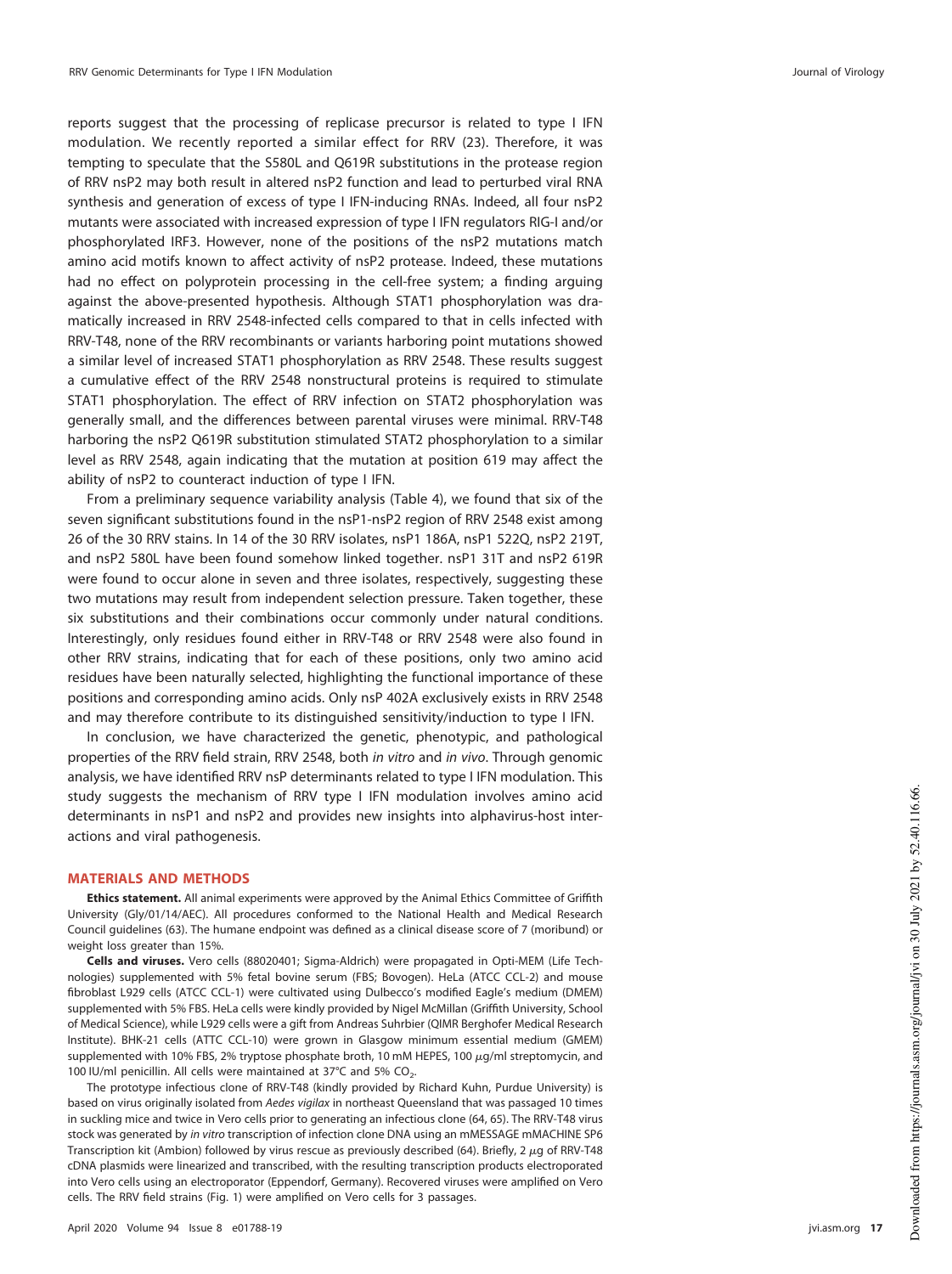Virus titers were determined by standard plaque assay on Vero cells [\(66\)](#page-20-19). Briefly, Vero cell monolayers were infected with serial dilutions of viral stocks prior to the addition of a 0.2% agarose overlay. Plates were incubated for 48 h, after which the cells were fixed with 4% formaldehyde and stained with 0.05% crystal violet. Viral titers were calculated using the following formula: PFU/ml = [average plaques/volume (ml) of virus added]  $\times$  dilution factor [\(67\)](#page-20-0). Virus stocks were stored in 0.5-ml aliquots at  $-80^{\circ}$ C.

**Genome sequencing.** Genomic RNA of RRV 2548 was extracted by using TRIzol RNA isolation reagents (Life Technologies) according to the manufacturer's instructions. The first strand of cDNA was synthesized using a SuperScript III first-strand synthesis system (Invitrogen) with oligo(dT) as a primer. The cDNA corresponding to the nonstructural region of the RRV 2548 genome was amplified by PCR using the cDNA as the template and then sequenced by DNA Sanger sequencing (AGRF); the sequence of this region was assembled by Vector NTI software.

**Chimeric viruses.** The cDNA fragments F12 and F34, containing the sequences corresponding to RRV 2548 nsP1-nsP2 or nsP3-nsP4 regions, respectively, were both amplified by PCR with the RRV 2548 cDNA as a template. The primers used for amplification of these two fragments were F12-forward (TTAACGC CCGAAGGAGGTTG), F12-reverse (GGCCCCTAGGTCAAGATCATAAATAC), F34-forward (TTGACCTAGGATTA CCCCTGAATGC) and F34-reverse (TTTAGGGCCCTTAAGCCTAGTAAC). F12 and F34 were then cloned into RRV-T48 infectious clone backbone, replacing their counterpart fragments and making the chimeric RRV M12 and RRV M34 infectious clones, respectively. RRV M12 and RRV M34 were rescued and propagated as described for RRV-T48.

**Site-directed mutagenesis.** Seven point mutations, each substituting a single amino acid residue in RRV-T48 nsP1 or nsP2 (nsP1 V186A, nsP1 E402A, nsP1 R522Q, nsP2 A31T, nsP2 N219T, nsP2 S580L, and nsP2 Q619R), were introduced into RRV-T48 subclone designated pUC19-F7 using QuikChange II XL site-directed mutagenesis kit (Agilent) according to the manufacturer's instructions. Fragments harboring the correct mutation were cloned back to the RRV-T48 infectious clone backbone, replacing the original fragments. The new RRV-T48 infectious clones containing point mutations were used to generate seven RRV mutants as described above.

**Pulse labeling of proteins in infected cells.** BHK-21 cells were seeded on 35-mm plates and infected separately with RRV-T48 and nine RRV mutants generated in this study at an MOI of 10. At 4, 8, 12, and 24 h postinfection, cells were starved in methionine- and cysteine-free DMEM for 30 min and labeled for 30 min with 0.5 ml starvation medium containing 50  $\mu$ Ci [<sup>35</sup>S]Met and [<sup>35</sup>S]Cys (1,175 Ci/ mmol; Perkin Elmer, USA). After labeling, cells were rinsed with PBS, lysed with 0.1 ml of 1 × SDS loading buffer, and boiled for 5 min. Obtained samples were analyzed by 10% SDS-PAGE; labeled proteins were visualized with a Typhoon imager.

**IFN-** - **treatment of cells.** Vero cells were seeded into 12-well plates and cultured overnight. The cell growth medium was discarded, and cell monolayers were washed once with PBS. Serum-free medium containing 0.0, 0.05, 0.1, or 0.25 ng/ml human IFN- $\beta$  (PeproTech) was added to the cells, and the plates were incubated at 37°C for 24 h before virus infection.

**SDS-PAGE and Western blot analysis.** L929 cells were lysed in RIPA buffer (150 mM NaCl, 0.1% Triton X-100, 0.5% sodium deoxycholate, 0.1% SDS, 50 mM Tris-HCl [pH 8.0], 1% protease inhibitor cocktail; Sigma) and diluted 1:2 with 2 $\times$  protein solubilizing buffer (50 mM Tris-HCl [pH 6.8], 2% [wt/vol] SDS, 20% [vol/vol] glycerol, 50  $\mu$ g/ml bromophenol blue, 10 mM dithiothreitol [DTT]) and heated at 99°C for 5 min. Proteins were separated by SDS-PAGE followed by transfer onto a polyvinylidene difluoride (PVDF) membrane (Millipore). Membranes were probed by the following antibodies from Santa Cruz Biotechnology Inc.: RIG-I (H-300, catalog number [cat no.] sc-98911); MDA5 (H-61, cat no. sc-134513); IPS-1 (E-3, cat no. sc-166583); TRAF3 (H-122, cat no. sc-1828); TBK1 (108A429, cat no. sc-52957); IKK-i (A11, cat no. sc-376114); IRF3 (SL-12, cat no. sc-33641); IRF7 (H-246, cat no. sc-9083); STAT1 (c136, cat no. sc-464); STAT2 (B3, cat no. c-514193), and β-actin (C4, cat no. sc-47778). Antibody against phosphorylated IRFS (p-IRF3) (4D4G, cat no. 4947) was purchased from Cell Signaling Technology. Antibody against p-STAT1 (Y701, cat no. ab29045) was purchased from Abcam. Antibody against p-STAT2 (Y690, cat no. SAB4503836) was purchased from Sigma-Aldrich. Proteins were visualized with enhanced chemiluminescence (Amersham ECL Select Western blotting detection reagent) according to the manufacturer's instructions, using either anti-rabbit IgG horseradish peroxidase (HRP)-linked antibody (cat no. 7074; Cell Signaling Technology), or anti-mouse IgG HRP-linked antibody (cat no. 7076; Cell Signaling Technology).

**Transfection with poly(I·C).** Transfections were performed with Lipofectamine 2000 reagent (Life Technologies) according to the manufacturer's protocol when cells reached 80% confluence. Briefly, 10  $\mu$ g of poly(I·C) (Sigma) was added to 50  $\mu$ l serum-free culture medium, mixed with 3  $\mu$ l Lipofectamine 2000 (Life Technologies), and diluted in 50  $\mu$ l serum-free culture medium. The transfection mixture was incubated for 20 min at room temperature. Then, the supernatants were removed from the cells and replaced with serum-free medium. The transfection mixture was added dropwise, and plates were incubated at 37°C for 6 h, after which, the culture medium was replaced with complete growth medium (Opti-MEM with 5% FBS). The cells were incubated at 37°C for a further 18 to 24 h.

**Mouse infections and disease monitoring.** C57BL/6 WT mice were obtained from the Animal Resources Centre (Perth, Australia). Twenty-day-old C57BL/6 WT mice were inoculated subcutaneously in the thorax below the right forelimb with 10<sup>4</sup> PFU RRV diluted in PBS to a volume of 50  $\mu$ l [\(68\)](#page-20-20). Mock-infected control mice were inoculated with PBS only. Mice were weighed and scored for disease daily. RRV disease scores were assessed based on strength and hindlimb dysfunction using the following scale: 0, no disease signs; 1, ruffled fur; 2, very mild hindlimb weakness; 3, mild hindlimb weakness; 4, moderate hindlimb weakness and dragging of hindlimbs; 5, severe hindlimb weakness/dragging; 6, complete loss of hindlimb function; 7, moribund. Humane endpoint was defined as clinical disease score of 7 or weight loss greater than 15% of starting weight [\(69\)](#page-20-21).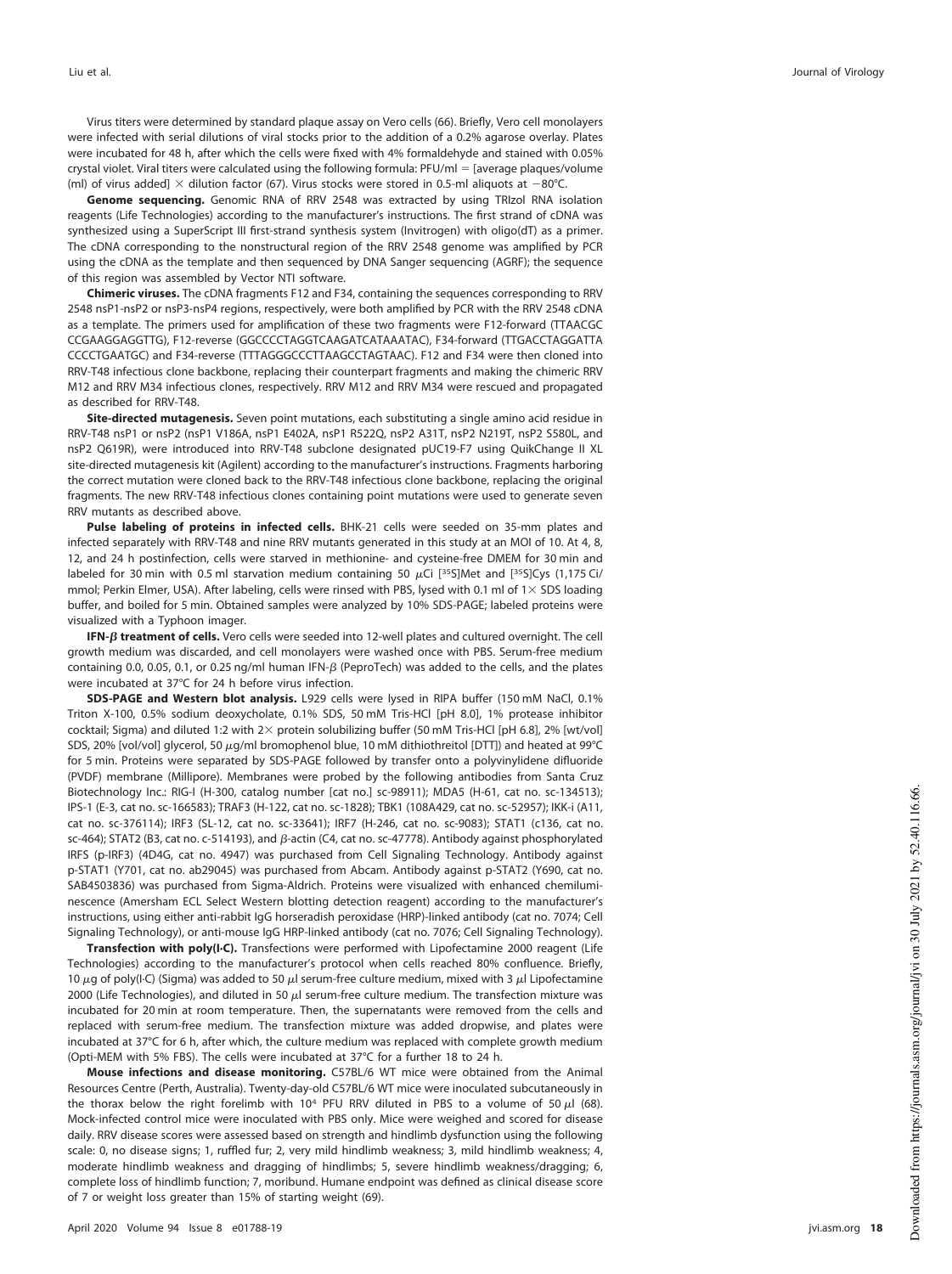**Type I IFN detection bioassay.** The concentration of type I IFN in cell culture supernatants or mouse tissues was assessed by a CPE inhibition bioassay using SFV infection of L929 cells [\(70\)](#page-20-22). Briefly, L929 cells were seeded into 96-well flat-bottom plates at  $2.5 \times 10^4$  cells/well. Samples were serially diluted (1:2 dilutions) in serum-free DMEM medium and UV inactivated for 1 h. Samples were then added to the L929 cells and cultured for 24 h;  $2.5 \times 10^3$  PFU of SFV was added to each well. Forty-eight hours later, cells were fixed with 4% formaldehyde, stained with 0.05% crystal violet for 10 min, and washed once with PBS. The crystal violet was released from stained cells by adding 100  $\mu$ l of 100% methanol to each well. The absorbance of crystal violet dissolved in methanol was measured at a wavelength of 595 nm. The type I IFN concentrations in units per milliliter were calculated according to the protection against SFV infection provided by treatment with known concentrations of human IFN- $\beta$  (Sigma-Aldrich). The sensitivity of the assay (50% protection against SFV infection at an MOI of 0.1) was 10 international units (IU) per ml.

**Histological analysis.** Mouse quadriceps were collected and fixed in 4% paraformaldehyde (PFA), followed by paraffin embedding. Samples were cut into  $5-\mu m$ -thick sections and stained with hematoxylin and eosin (H&E). Images were taken using a Nikon Eclipse TS100 inverted microscope, and the density of the infiltrated cells was analyzed using ImageJ software.

**Polyprotein processing analysis.** In vitro translation was carried out using a TnT-SP6-coupled rabbit reticulocyte system (Promega) according to the manufacturer's protocol. Ten-microliter reaction mixtures contained 4 µCi [35S]Met (EasyTag Express protein labeling mix; PerkinElmer) and 500 ng infectious clone DNA of RRV V186A, RRV E402A, RRV R522Q, RRV A31T, RRV N219T, RRV S580L, RRV Q619R, and RRV-T48. The reaction mixtures were incubated for 45 min at 30°C, stopped with 1 mM cycloheximide for 5 min, treated with 10 ng of RNase A for another 5 min, and denatured with equal volumes of SDS loading buffer at 70°C for 10 min. One-tenth of the reaction volume was separated by 8% SDS-PAGE; the gels were vacuum dried and visualized with a Typhoon phosphorimager (GE Healthcare). Intensities of nsP2 and P123 precursor bands were quantified using ImageQuant TL software (GE Healthcare). The ratio between intensities of nsP2 and unprocessed P123 represents the efficiency of polyprotein processing. nsP2/P123 ratio of RRV-T48 was taken as 100%.

**Sequence variability analysis.** Thirty RRV genome sequences containing the full nonstructural region were selected randomly from GenBank. The sequences were analyzed with Bioedit software. nsP1 and nsP2 sequences were aligned and compared with those of RRV-T48 and 2548 strains.

**Statistical analysis.** Data for mouse weight, IFN bioassay, and plaque assays were analyzed using two-way analysis of variance (ANOVA) with Bonferroni's post hoc test. All data were tested for normality using the D'Agostino-Pearson normality test prior to analysis. RRV type I IFN sensitivity, infiltrated cell density assay, and differences in mouse clinical scores were analyzed using the nonparametric Mann-Whitney test. All statistical analyses were performed with GraphPad Prism software.

### **ACKNOWLEDGMENTS**

We thank Joseph Freitas for excellent technical assistance.

This project was supported by an Australian National Health and Medical Research Council grant to S.M. (APP1031024), an Australian Research Council grant to S.M. (LP0990827), and an Estonian Research Council grant to A.M. (IUT20-27). The funders had no role in study design, data collection and interpretation, or the decision to submit the work for publication. A.T. is the recipient of a National Health and Medical Research Council Early Career Research Fellowship (identifier [ID] 1073108) and grant (ID 1122897). S.M. is the recipient of an NHMRC Senior Research Fellowship (ID 1154347).

## <span id="page-18-0"></span>**REFERENCES**

- <span id="page-18-1"></span>1. Barber B, Denholm JT, Spelman D. 2009. Ross River virus. Aust Fam Physician 38:586 –589.
- 2. Aubry M, Kama M, Vanhomwegen J, Teissier A, Mariteragi-Helle T, Hue S, Hibberd ML, Manuguerra JC, Christi K, Watson CH, Nilles EJ, Lau CL, Aaskov J, Musso D, Kucharski AJ, Cao-Lormeau VM. 2019. Ross River virus antibody prevalence, Fiji Islands, 2013–2015. Emerg Infect Dis 25: 827– 830. https://doi.org/10.3201/eid2504.180694.
- <span id="page-18-3"></span><span id="page-18-2"></span>3. Russell RC. 2002. Ross River virus: ecology and distribution. Annu Rev Entomol 47:1–31. https://doi.org/10.1146/annurev.ento.47.091201.145100.
- <span id="page-18-4"></span>4. Aaskov J. 2015. Explainer: what is Ross River virus and how is it treated? http://theconversation.com/explainer-what-is-ross-river-virus-and-how -is-it-treated-37889. Accessed
- 5. Australia's National Notifiable Diseases Surveillance System. 2015. Number of notifications of Ross River virus infection, Australia, in the period of 1991 to 2014 and year-to-date notifications for 2015, October ed. Australia's National Notifiable Diseases Surveillance System (NNDSS), Canberra, Australia.
- <span id="page-18-5"></span>6. Harley D, Sleigh A, Ritchie S. 2001. Ross River virus transmission, infec-

tion, and disease: a cross-disciplinary review. Clin Microbiol Rev 14: 909 –932. https://doi.org/10.1128/CMR.14.4.909-932.2001.

- <span id="page-18-6"></span>7. Gonzalez-Navajas JM, Lee J, David M, Raz E. 2012. Immunomodulatory functions of type I interferons. Nat Rev Immunol 12:125–135. https://doi .org/10.1038/nri3133.
- <span id="page-18-7"></span>8. Seo YJ, Hahm B. 2010. Type I interferon modulates the battle of host immune system against viruses. Adv Appl Microbiol 73:83–101. https:// doi.org/10.1016/S0065-2164(10)73004-5.
- <span id="page-18-8"></span>9. Onomoto K, Onoguchi K, Takahasi K, Fujita T. 2010. Type I interferon production induced by RIG-I-like receptors. J Interferon Cytokine Res 30:875– 881. https://doi.org/10.1089/jir.2010.0117.
- <span id="page-18-9"></span>10. Basler CF, Garcia-Sastre A. 2002. Viruses and the type I interferon antiviral system: induction and evasion. Int Rev Immunol 21:305–337. https://doi.org/10.1080/08830180213277.
- <span id="page-18-10"></span>11. Aguilar PV, Weaver SC, Basler CF. 2007. Capsid protein of eastern equine encephalitis virus inhibits host cell gene expression. J Virol 81: 3866 –3876. https://doi.org/10.1128/JVI.02075-06.
- 12. Breakwell L, Dosenovic P, Karlsson Hedestam GB, D'Amato M, Liljeström P, Fazakerley J, McInerney GM. 2007. Semliki Forest virus nonstructural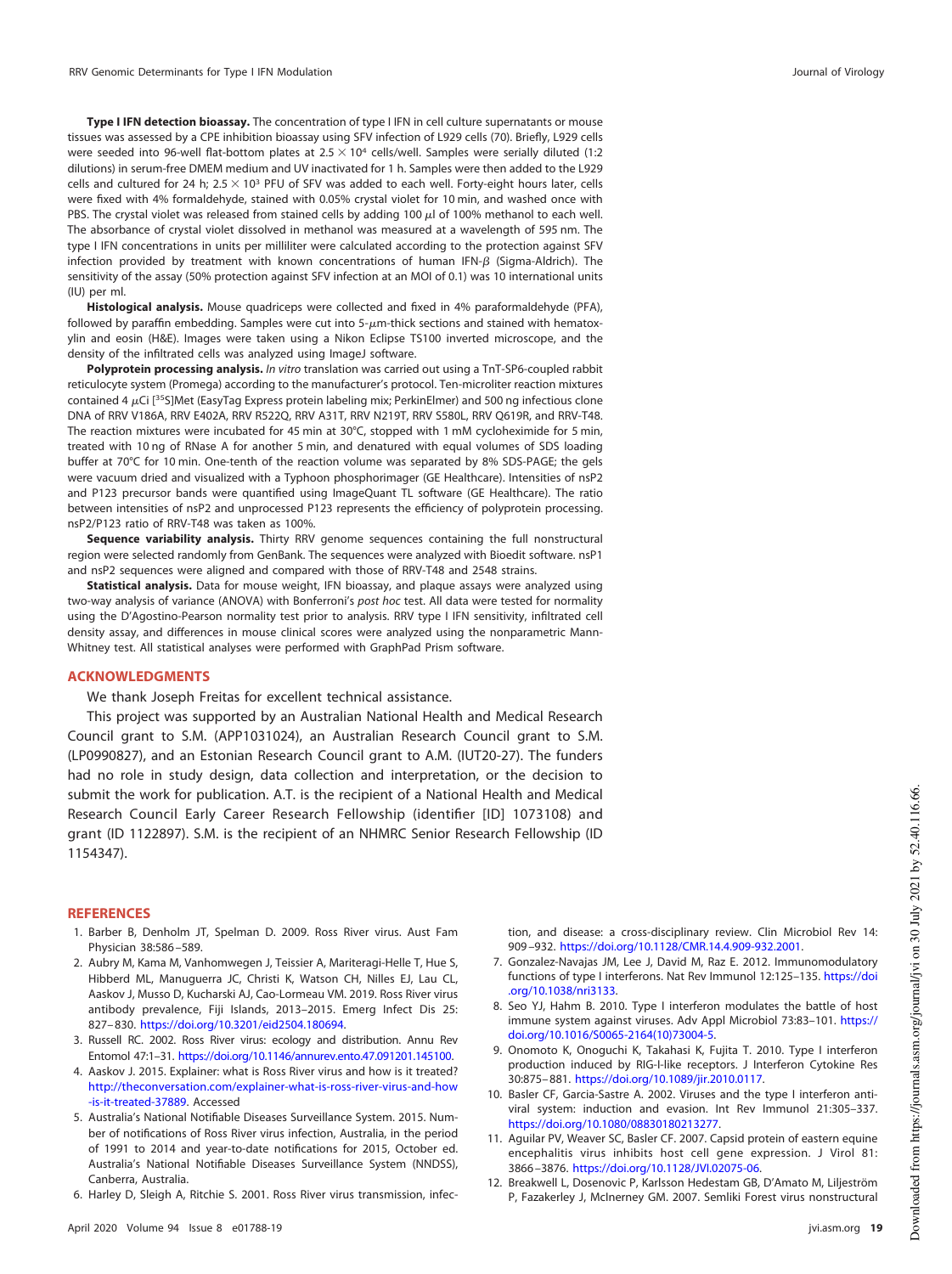protein 2 is involved in suppression of the type I interferon response. J Virol 81:8677– 8684. https://doi.org/10.1128/JVI.02411-06.

- <span id="page-19-0"></span>13. Frolova EI, Fayzulin RZ, Cook SH, Griffin DE, Rice CM, Frolov I. 2002. Roles of nonstructural protein nsP2 and alpha/beta interferons in determining the outcome of Sindbis virus infection. J Virol 76:11254 –11264. https:// doi.org/10.1128/jvi.76.22.11254-11264.2002.
- <span id="page-19-1"></span>14. Cruz CC, Suthar MS, Montgomery SA, Shabman R, Simmons J, Johnston RE, Morrison TE, Heise MT. 2010. Modulation of type I IFN induction by a virulence determinant within the alphavirus nsP1 protein. Virology 399:1–10. https://doi.org/10.1016/j.virol.2009.12.031.
- <span id="page-19-2"></span>15. Fros JJ, Liu WJ, Prow NA, Geertsema C, Ligtenberg M, Vanlandingham DL, Schnettler E, Vlak JM, Suhrbier A, Khromykh AA, Pijlman GP. 2010. Chikungunya virus nonstructural protein 2 inhibits type I/II interferonstimulated JAK-STAT signaling. J Virol 84:10877–10887. https://doi.org/ 10.1128/JVI.00949-10.
- <span id="page-19-19"></span>16. Simmons JD, White LJ, Morrison TE, Montgomery SA, Whitmore AC, Johnston RE, Heise MT. 2009. Venezuelan equine encephalitis virus disrupts STAT1 signaling by distinct mechanisms independent of host shutoff. J Virol 83:10571–10581. https://doi.org/10.1128/JVI.01041-09.
- <span id="page-19-3"></span>17. Simmons JD, Wollish AC, Heise MT. 2010. A determinant of Sindbis virus neurovirulence enables efficient disruption of Jak/STAT signaling. J Virol 84:11429 –11439. https://doi.org/10.1128/JVI.00577-10.
- <span id="page-19-4"></span>18. Goertz GP, McNally KL, Robertson SJ, Best SM, Pijlman GP, Fros JJ. 2018. The Methyltransferase-like domain of chikungunya virus nsP2 inhibits the interferon response by promoting the nuclear export of STAT1. J Virol 92:e01008-18. https://doi.org/10.1128/JVI.01008-18.
- <span id="page-19-5"></span>19. Fros JJ, van der Maten E, Vlak JM, Pijlman GP. 2013. The C-terminal domain of chikungunya virus nsP2 independently governs viral RNA replication, cytopathicity, and inhibition of interferon signaling. J Virol 87:10394 –10400. https://doi.org/10.1128/JVI.00884-13.
- <span id="page-19-6"></span>20. Akhrymuk I, Kulemzin SV, Frolova EI. 2012. Evasion of the innate immune response: the Old World alphavirus nsP2 protein induces rapid degradation of Rpb1, a catalytic subunit of RNA polymerase II. J Virol 86: 7180 –7191. https://doi.org/10.1128/JVI.00541-12.
- <span id="page-19-7"></span>21. Rikkonen M, Peranen J, Kaariainen L. 1994. Nuclear targeting of Semliki Forest virus nsP2. Arch Virol Suppl 9:369 –377. https://doi.org/10.1007/ 978-3-7091-9326-6\_37.
- <span id="page-19-8"></span>22. Her Z, Teng TS, Tan JJ, Teo TH, Kam YW, Lum FM, Lee WW, Gabriel C, Melchiotti R, Andiappan AK, Lulla V, Lulla A, Win MK, Chow A, Biswas SK, Leo YS, Lecuit M, Merits A, Renia L, Ng LF. 2015. Loss of TLR3 aggravates CHIKV replication and pathology due to an altered virus-specific neutralizing antibody response. EMBO Mol Med 7:24 – 41. https://doi.org/10 .15252/emmm.201404459.
- <span id="page-19-9"></span>23. Liu X, Mutso M, Utt A, Lepland A, Herrero LJ, Taylor A, Bettadapura J, Rudd PA, Merits A, Mahalingam S. 2018. Decreased virulence of Ross River virus harboring a mutation in the first cleavage site of nonstructural polyprotein is caused by a novel mechanism leading to increased production of interferon-inducing RNAs. mBio 9:e00044-18. https://doi .org/10.1128/mBio.00044-18.
- <span id="page-19-10"></span>24. Sammels LM, Coelen RJ, Lindsay MD, Mackenzie JS. 1995. Geographic distribution and evolution of Ross River virus in Australia and the Pacific Islands. Virology 212:20 –29. https://doi.org/10.1006/viro.1995.1449.
- <span id="page-19-12"></span><span id="page-19-11"></span>25. Lindsay MD, Coelen RJ, Mackenzie JS. 1993. Genetic heterogeneity among isolates of Ross River virus from different geographical regions. J Virol 67:3576 –3585. https://doi.org/10.1128/JVI.67.6.3576-3585.1993.
- 26. Bordi L, Meschi S, Selleri M, Lalle E, Castilletti C, Carletti F, Chiappini R, Di Caro A, Capobianchi MR. 2011. Chikungunya virus isolates with/without A226V mutation show different sensitivity to IFN-a, but similar replication kinetics in nonhuman primate cells. New Microbiol 34:87–91.
- <span id="page-19-14"></span><span id="page-19-13"></span>27. Tuittila M, Hinkkanen AE. 2003. Amino acid mutations in the replicase protein nsP3 of Semliki Forest virus cumulatively affect neurovirulence. J Gen Virol 84:1525–1533. https://doi.org/10.1099/vir.0.18936-0.
- 28. Nagai Y, Ito Y, Hamaguchi M, Yoshida T, Matsumoto T. 1981. Relation of interferon production to the limited replication of Newcastle disease virus in L cells. J Gen Virol 55:109-116. https://doi.org/10.1099/0022 -1317-55-1-109.
- <span id="page-19-15"></span>29. MacDonald MR, Machlin ES, Albin OR, Levy DE. 2007. The zinc finger antiviral protein acts synergistically with an interferon-induced factor for maximal activity against alphaviruses. J Virol 81:13509-13518. https:// doi.org/10.1128/JVI.00402-07.
- <span id="page-19-16"></span>30. Antalis TM, La Linn M, Donnan K, Mateo L, Gardner J, Dickinson JL, Buttigieg K, Suhrbier A. 1998. The serine proteinase inhibitor (serpin) plasminogen activation inhibitor type 2 protects against viral cytopathic

effects by constitutive interferon alpha/beta priming. J Exp Med 187: 1799 –1811. https://doi.org/10.1084/jem.187.11.1799.

- <span id="page-19-17"></span>31. Schilte C, Couderc T, Chretien F, Sourisseau M, Gangneux N, Guivel-Benhassine F, Kraxner A, Tschopp J, Higgs S, Michault A, Arenzana-Seisdedos F, Colonna M, Peduto L, Schwartz O, Lecuit M, Albert ML. 2010. Type I IFN controls chikungunya virus via its action on nonhematopoietic cells. J Exp Med 207:429 – 442. https://doi.org/10.1084/jem .20090851.
- <span id="page-19-18"></span>32. Zhang Y, Burke CW, Ryman KD, Klimstra WB. 2007. Identification and characterization of interferon-induced proteins that inhibit alphavirus replication. J Virol 81:11246 –11255. https://doi.org/10.1128/JVI .01282-07.
- <span id="page-19-20"></span>33. Grieder FB, Vogel SN. 1999. Role of interferon and interferon regulatory factors in early protection against Venezuelan equine encephalitis virus infection. Virology 257:106 –118. https://doi.org/10.1006/viro.1999.9662.
- <span id="page-19-21"></span>34. Rudd PA, Wilson J, Gardner J, Larcher T, Babarit C, Le TT, Anraku I, Kumagai Y, Loo YM, Gale M, Jr, Akira S, Khromykh AA, Suhrbier A. 2012. Interferon response factors 3 and 7 protect against chikungunya virus hemorrhagic fever and shock. J Virol 86:9888-9898. https://doi.org/10 .1128/JVI.00956-12.
- <span id="page-19-22"></span>35. Ryman KD, Klimstra WB, Nguyen KB, Biron CA, Johnston RE. 2000. Alpha beta interferon protects adult mice from fatal sindbis virus infection and is an important determinant of cell and tissue tropism. J Virol 74: 3366 –3378. https://doi.org/10.1128/jvi.74.7.3366-3378.2000.
- <span id="page-19-23"></span>36. Shabman RS, Morrison TE, Moore C, White L, Suthar MS, Hueston L, Rulli N, Lidbury B, Ting JP, Mahalingam S, Heise MT. 2007. Differential induction of type I interferon responses in myeloid dendritic cells by mosquito and mammalian-cell-derived alphaviruses. J Virol 81:237–247. https://doi .org/10.1128/JVI.01590-06.
- <span id="page-19-24"></span>37. Bernard KA, Klimstra WB, Johnston RE. 2000. Mutations in the E2 glycoprotein of Venezuelan equine encephalitis virus confer heparan sulfate interaction, low morbidity, and rapid clearance from blood of mice. Virology 276:93–103. https://doi.org/10.1006/viro.2000.0546.
- <span id="page-19-25"></span>38. Hyde JL, Gardner CL, Kimura T, White JP, Liu G, Trobaugh DW, Huang C, Tonelli M, Paessler S, Takeda K, Klimstra WB, Amarasinghe GK, Diamond MS. 2014. A viral RNA structural element alters host recognition of nonself RNA. Science 343:783–787. https://doi.org/10.1126/ science.1248465.
- <span id="page-19-26"></span>39. Stoermer Burrack KA, Hawman DW, Jupille HJ, Oko L, Minor M, Shives KD, Gunn BM, Long KM, Morrison TE. 2014. Attenuating mutations in nsP1 reveal tissue-specific mechanisms for control of Ross River virus infection. J Virol 88:3719 –3732. https://doi.org/10.1128/JVI.02609-13.
- <span id="page-19-27"></span>40. Lam V, Duca KA, Yin J. 2005. Arrested spread of vesicular stomatitis virus infections in vitro depends on interferon-mediated antiviral activity. Biotechnol Bioeng 90:793– 804. https://doi.org/10.1002/bit.20467.
- <span id="page-19-28"></span>41. Otsuki K, Maeda J, Yamamoto H, Tsubokura M. 1979. Studies on avian infectious bronchitis virus (IBV). III. Interferon induction by and sensitivity to interferon of IBV. Arch Virol 60:249 –255. https://doi.org/10.1007/ bf01317496.
- <span id="page-19-29"></span>42. Frolov I, Akhrymuk M, Akhrymuk I, Atasheva S, Frolova EI. 2012. Early events in alphavirus replication determine the outcome of infection. J Virol 86:5055–5066. https://doi.org/10.1128/JVI.07223-11.
- <span id="page-19-30"></span>43. Hwang SY, Hertzog PJ, Holland KA, Sumarsono SH, Tymms MJ, Hamilton JA, Whitty G, Bertoncello I, Kola I. 1995. A null mutation in the gene encoding a type I interferon receptor component eliminates antiproliferative and antiviral responses to interferons alpha and beta and alters macrophage responses. Proc Natl Acad Sci U S A 92:11284-11288. https://doi.org/10.1073/pnas.92.24.11284.
- 44. Muller U, Steinhoff U, Reis LF, Hemmi S, Pavlovic J, Zinkernagel RM, Aguet M. 1994. Functional role of type I and type II interferons in antiviral defense. Science 264:1918 –1921. https://doi.org/10.1126/ science.8009221.
- 45. Couderc T, Chretien F, Schilte C, Disson O, Brigitte M, Guivel-Benhassine F, Touret Y, Barau G, Cayet N, Schuffenecker I, Despres P, Arenzana-Seisdedos F, Michault A, Albert ML, Lecuit M. 2008. A mouse model for chikungunya: young age and inefficient type-I interferon signaling are risk factors for severe disease. PLoS Pathog 4:e29. https://doi.org/10 .1371/journal.ppat.0040029.
- <span id="page-19-31"></span>46. Ryman KD, Meier KC, Gardner CL, Adegboyega PA, Klimstra WB. 2007. Non-pathogenic Sindbis virus causes hemorrhagic fever in the absence of alpha/beta and gamma interferons. Virology 368:273–285. https://doi .org/10.1016/j.virol.2007.06.039.
- <span id="page-19-32"></span>47. White LJ, Wang JG, Davis NL, Johnston RE. 2001. Role of alpha/beta interferon in Venezuelan equine encephalitis virus pathogenesis: effect